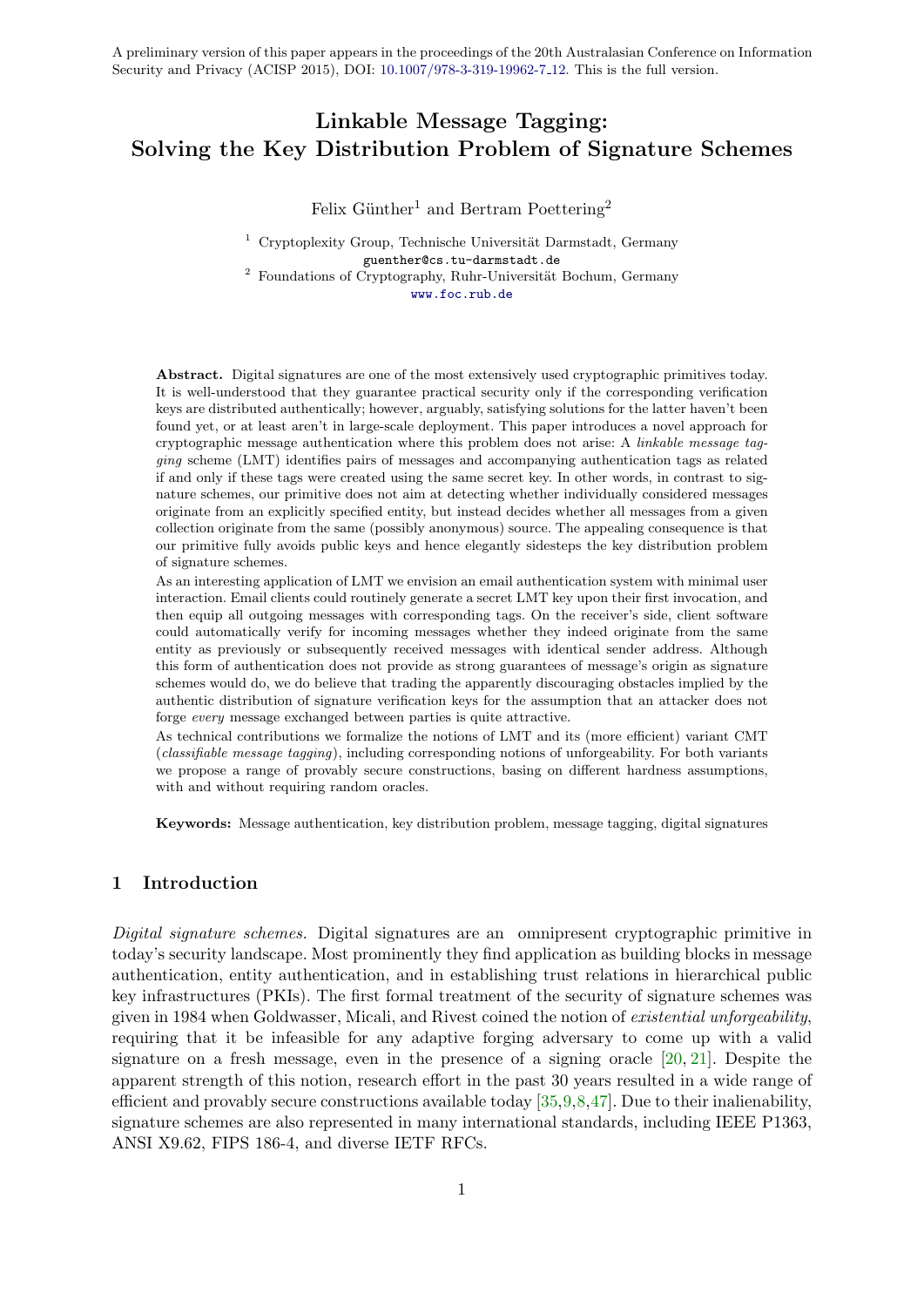Public key infrastructures. A remaining challenge for the practical security of signature schemes is the authentic distribution of verification keys: Trustworthy authentication of messages or entities via signatures seems out of reach if assurances on the genuineness of available verification keys cannot be provided. Indeed, if the adversary manages to replace real verification keys by keys of its own, all security is lost.

A variety of proposals to resolve this challenge exist. As a prime example, hierarchical PKIs like those building on the X.509 standard [\[28\]](#page-21-3) provide certificate-based attestation that a given public key belongs to a certain real-world user. Here, a logical link between a root certification authority (CA) and the user is established, consisting of a chain of (sub-)certificates that are issued by a set of (sub-)CAs; each of the latter vouches only for the identity of the respective subordinate entity.

Social PKIs, like the 'web of trust' underlying OpenPGP [\[13\]](#page-20-2), constitute an alternative approach towards the authentic distribution of cryptographic keys. Here, putting trust into centralized CAs is not required; instead, users establish trust relationships by deciding on the genuineness of keys with the help and judgment of 'socially close' other users. The result (e.g., 'key is fully trustworthy') is encoded together with the considered key, authenticated with the own signing key, and uploaded to so-called key servers, ready for the retrieval by other users.

Practical obstacles in email authentication. On first sight the two discussed approaches towards the authentic distribution of cryptographic keys appear sound and reliable. Moreover, when considering authentic email communication, software implementations based on the S/MIME (i.e., X.509) and OpenPGP standards are freely available as plugins for all modern mail clients. However, in practice, large-scale deployment of email authentication for individuals, i.e., outside of organizations, fails to appear. Indeed, only a negligible fraction of Internet users secures their email correspondence using cryptography. Partly responsible for this might be the following technical and social obstacles:

- In respect to hierarchical PKIs: a practically unmanageable number of root CAs (current email clients have built-in databases with hundreds of root certificates), unclear trust relations to the CAs (severe security incidents at some CAs have been reported recently, see the compromises of DigiNotar in 2011 [\[18\]](#page-21-4), TURKTRUST in 2013 [\[46\]](#page-21-5), and National Informatics Centre of India in 2014 [\[22\]](#page-21-6)), unclear authentication procedures during certificate requests (some CAs content themselves with requiring that certificate requesters have read-access to emails sent to their alleged email addresses, other CAs have more stringent policies), and unclear revocation procedures.
- In respect to social PKIs: barriers introduced by time-consuming and error-prone authentication procedures (e.g., in 'key-signing parties' where physical identity documents like passports are meant to be mutually verified), complicated user guidance in encryption software [\[49\]](#page-22-1), and the privacy problem introduced by publicly revealing social relationships on the key servers.

To summarize, all currently established approaches towards strong email authentication come with specific usability barriers that seem insurmountable by the broader public in practice.

A novel approach: history-based message authentication. Assume a setting in which two users, Alice and Bob, routinely communicate via email and at some point have accumulated a communication history of, say, one year. Assume further that an adversary wants to intervene in this communication by injecting her own messages and making Bob accept them as originating from Alice. Such an attack could clearly be recognized and thwarted if Alice would sign all her outgoing messages and Bob would validate all incoming ones using an authentic copy of Alice's public key; however, motivated by the discussion above, in order to keep our considerations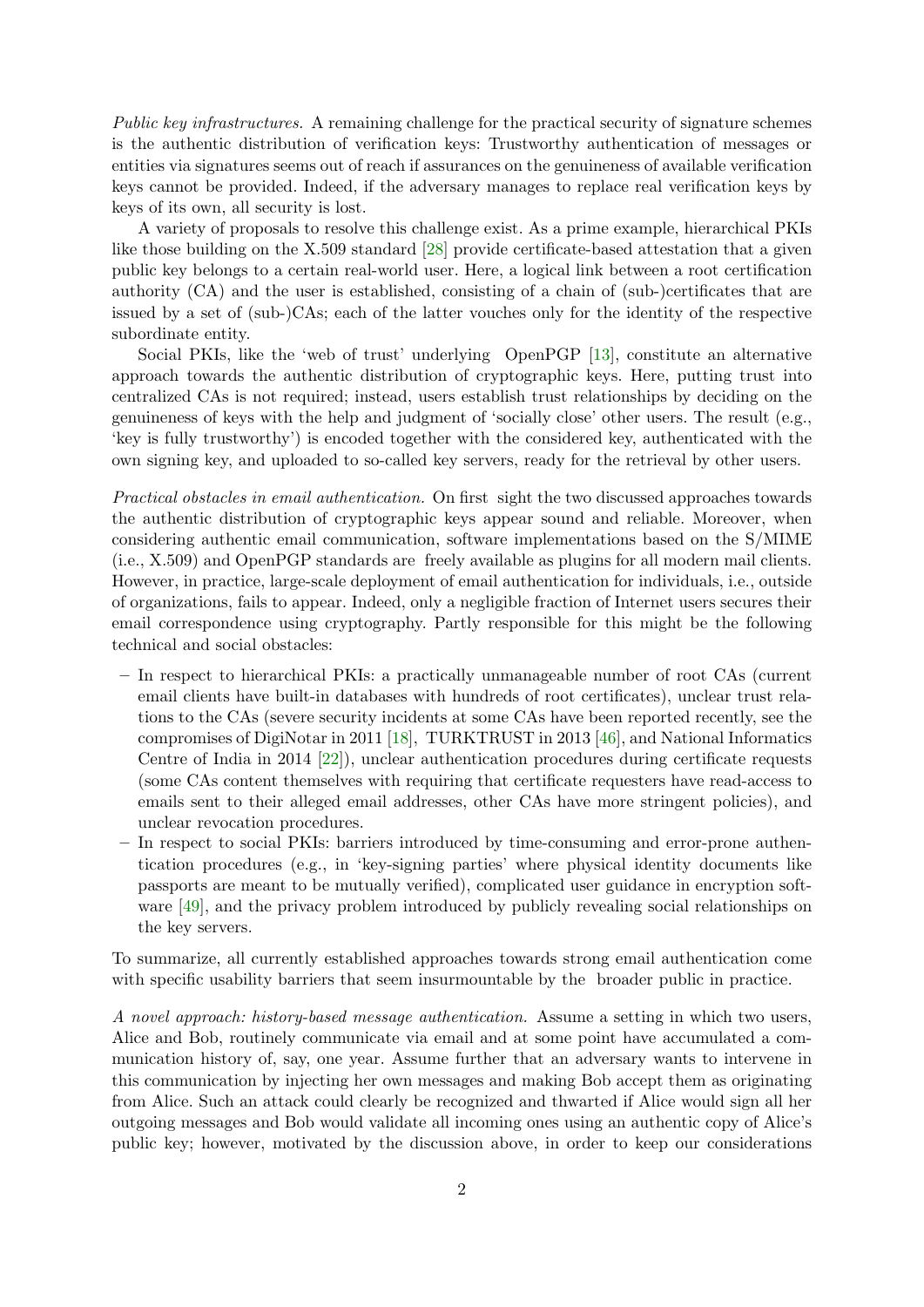consistent with practical user behavior, in the following we abstain from assuming that Alice and Bob actively exchange any verification keys or follow any comparable explicit setup routine.

Our new concept of history-based message authentication builds on the idea that the strong authentication of regularly occurring message transmissions can be boot-strapped from a single authentic delivery (even if it is not known which out of many transmissions the authentic one is). These preconditions are met in the context of email communication where, arguably, a large fraction of messages reaches its destination in unmodified form. As we will elaborate, our new paradigm of authentication does not involve any kind of interaction between computer and user (except, possibly, if identified forgeries shall be reported), and in particular does not require an explicit exchange of verification keys. As our method completely side-steps the obstacles of key distribution discussed above, we envision that our new authentication model could contribute to make email authentication practically accessible to the masses.

Theoretical contributions. We explore the concept of history-based message authentication by introducing the notion of *linkable message tagging*  $(LMT)$ . Briefly, such schemes allow users holding a *tagging key* to equip given messages with corresponding tags; a dedicated *linking* predicate can then be used to decide whether any two message-tag pairs originate from the same (anonymous) sender, i.e., were created using the same key. Importantly, and in contrast to signature schemes, users of LMT schemes do not have explicit identities, e.g., in the form of public keys. However, if required, LMT schemes can be 'upgraded' to the functionality and security properties of signature schemes by authentically exchanging a specific reference token (that takes precisely the role of a verification key). Observe that this can be done at any time, even after first LMT tags have been exchanged, and seems particularly helpful to resolve cases where LMT schemes identify forged messages.

An interesting subclass of LMT is given by *classifiable message tagging (CMT)*. Corresponding schemes are optimized for situations where messages shall be automatically *classified* according to their origin. More concretely, in CMT schemes, a dedicated algorithm computes for messages-tag pairs a corresponding *class identifier*; the LMT linking predicate then reports matching origins if and only if the respective class identifiers match. As we argue below, this extended functionality is quite attractive in applications like email authentication.

To model security of LMT and CMT, we formalize notions of unforgeability: Intuitively, schemes are unforgeable if no adversary can create, for any message of its choosing, a tag that is identified by the scheme as originating from the same source as a genuinely crafted message-tag pair.

Practical contributions. On the constructive side we unveil tight connections between the new primitives on the one hand and signature schemes on the other (this might be surprising at first sight, as the new primitives per se do not involve public keys). These connections not only allow for generic constructions of LMT and CMT schemes from signature schemes and vice versa, but also explain notable similarities between our constructions and some well-known signature schemes.

We additionally put forward a couple of direct constructions of LMT and CMT schemes, with and without random oracles, based on different hardness assumptions. An overview over our direct constructions and the (less efficient) generic signature-based constructions is given in Figure [1.](#page-0-0) For details see the corresponding sections of this paper.

We complete our studies of practical LMT and CMT schemes by considering the realworld context of email authentication, in particular the applicability of our concepts to the OpenPGP and S/MIME frameworks. We anticipate here that specific properties of the structure of S/MIME-formatted emails immediately allow CMT functionality. We stress that this holds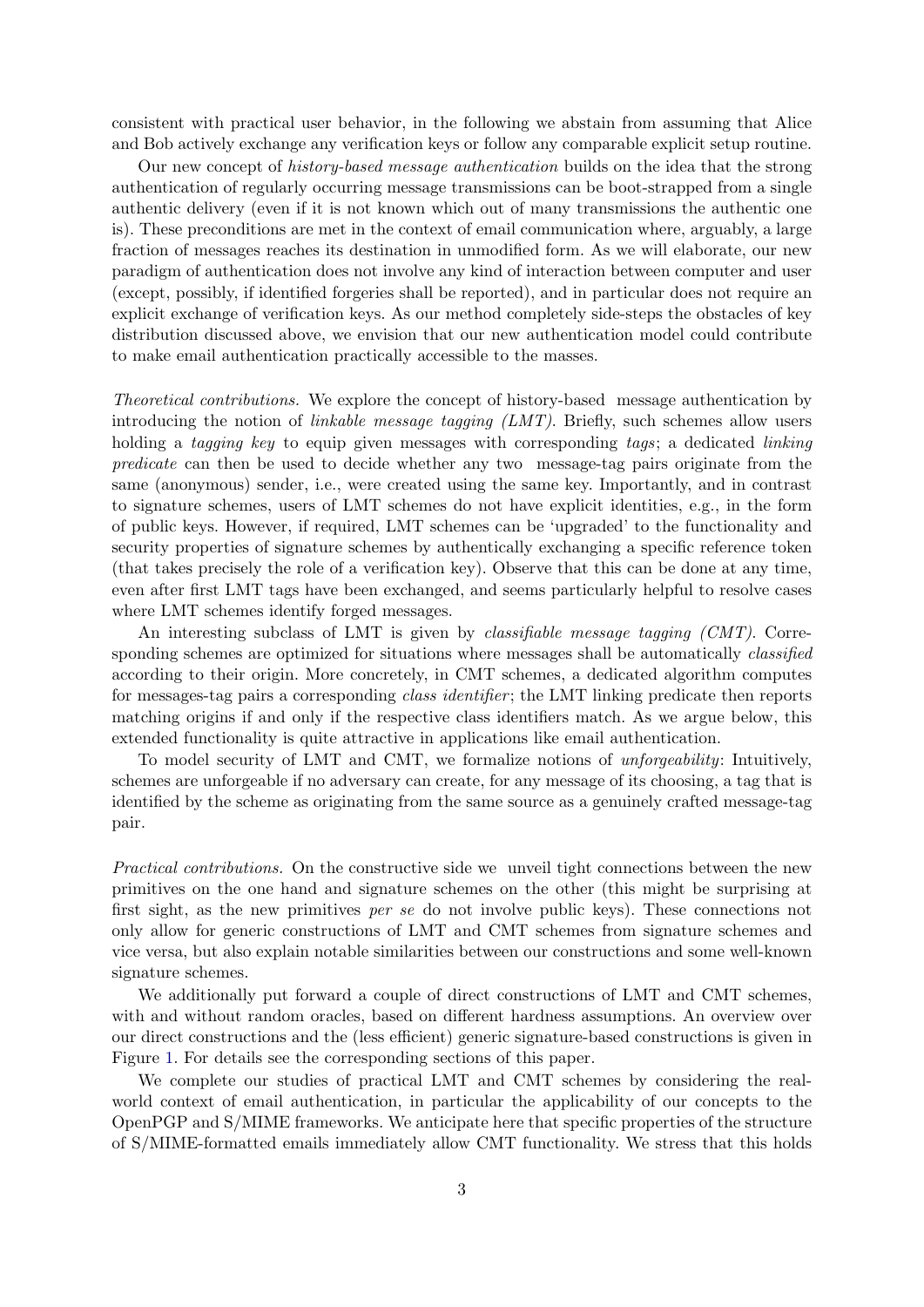|           |                  | Type Scheme                                                                         | Setting                                      | Assumption Model  |                                        |
|-----------|------------------|-------------------------------------------------------------------------------------|----------------------------------------------|-------------------|----------------------------------------|
| signature | LMT<br>↑নি<br>Š. | LMT BLS-LMT $(1)$<br>$CMT$ Waters-CMT $(6)$<br>CMT Schnorr-CMT (7) Cyclic group DLP | Pairing<br>Pairing                           | <b>CDH</b><br>CDH | <b>ROM</b><br><b>CRS</b><br><b>ROM</b> |
|           | CMT.             | LMT $Sig-LMT(2)$<br>CMT $Sig-CMT(4)$                                                | as signature euf-cma<br>as signature euf-cma |                   | <b>STD</b><br><b>STD</b>               |

Fig. 1. The figure on the left shows the conceptual relationship between signature schemes, LMT schemes, and CMT schemes. The table on the right gives an overview over the proposed direct (top) and generic (bottom) LMT and CMT constructions, indicating whether proofs are in the standard (STD), random oracle (ROM), or common reference string (CRS) model. The numbers in parentheses indicate the respective constructions.

without involving code adaption on the sender's side or setup assumptions like the existence of a certification infrastructure.

Envisioned application: automated email authentication. We consider the concept of linkable message tagging valuable for implementing easy-to-use and fully-automated cryptographic authentication of email communication; notably, in contrast to current approaches based on signature schemes and certificates, LMT and CMT do not rely on trusted third parties or on verification keys exchanged a priori. More concretely, we envision that email client software would automatically setup tagging keys upon its first execution, equip all outgoing emails with corresponding LMT tags, and visually group together incoming emails according to their origin (e.g., by color or position) without requiring any user interaction. By consequence, adversarially crafted or manipulated emails would be displayed differently than the authentic ones.

Pitfalls with naïve constructions using signature schemes. We discuss why the following ad-hoc approach towards linkable message tagging is insecure in general: Using a regular signature scheme, users sign all outgoing emails and append the signatures to the messages; after some time, users additionally disclose to each other their respective verification keys. Authenticity of these keys is then verified by checking the validity of all signatures received so far; if all signatures are valid, the corresponding key is considered authentic. What might at first seem to be a sound approach is in fact not: (strongly) unforgeable signature schemes can be vulnerable to so-called duplicate-signature key selection (DSKS) attacks in which the adversary aims at finding verification keys that are valid for given message-signature pairs [\[7,](#page-20-3) [33,](#page-21-7) [30\]](#page-21-8). Clearly, a DSKS-vulnerable signature scheme will not yield a secure LMT scheme when employed in the construction just described. This in particular rules out using standard OpenPGP and S/MIME signatures for this naïve approach, as the latter are based on RSA or DSA which are reported vulnerable in [\[7\]](#page-20-3).

Related work. Cryptographic solutions for message authentication in settings without pre-shared keys are generally based on signature schemes [\[16\]](#page-20-4), most often in conjunction with hierarchical or non-hierarchical PKIs (like in X.509 [\[28\]](#page-21-3) or OpenPGP [\[13\]](#page-20-2)). As argued above, such approaches suffer from a variety of usability problems, particularly when used outside of organizations [\[49\]](#page-22-1).

An alternative to public-key-based message authentication is given by *identity-based sig*natures [\[45\]](#page-21-9) that side-step the key distribution problem by replacing participants' verification keys by just their identities. Problematic here, however, is the required trustworthiness of the central authority (CA) that issues the private keys: the key escrow problem, namely that the CA can compute secret keys for any identity of its choosing and thus impersonate it, is inherent to id-based cryptography.

Certificateless signatures [\[1\]](#page-20-5) can be seen as hybrid between PKI-based and identity-based signatures, avoiding both the use of certificates and the key escrow problem. Here, the CA issues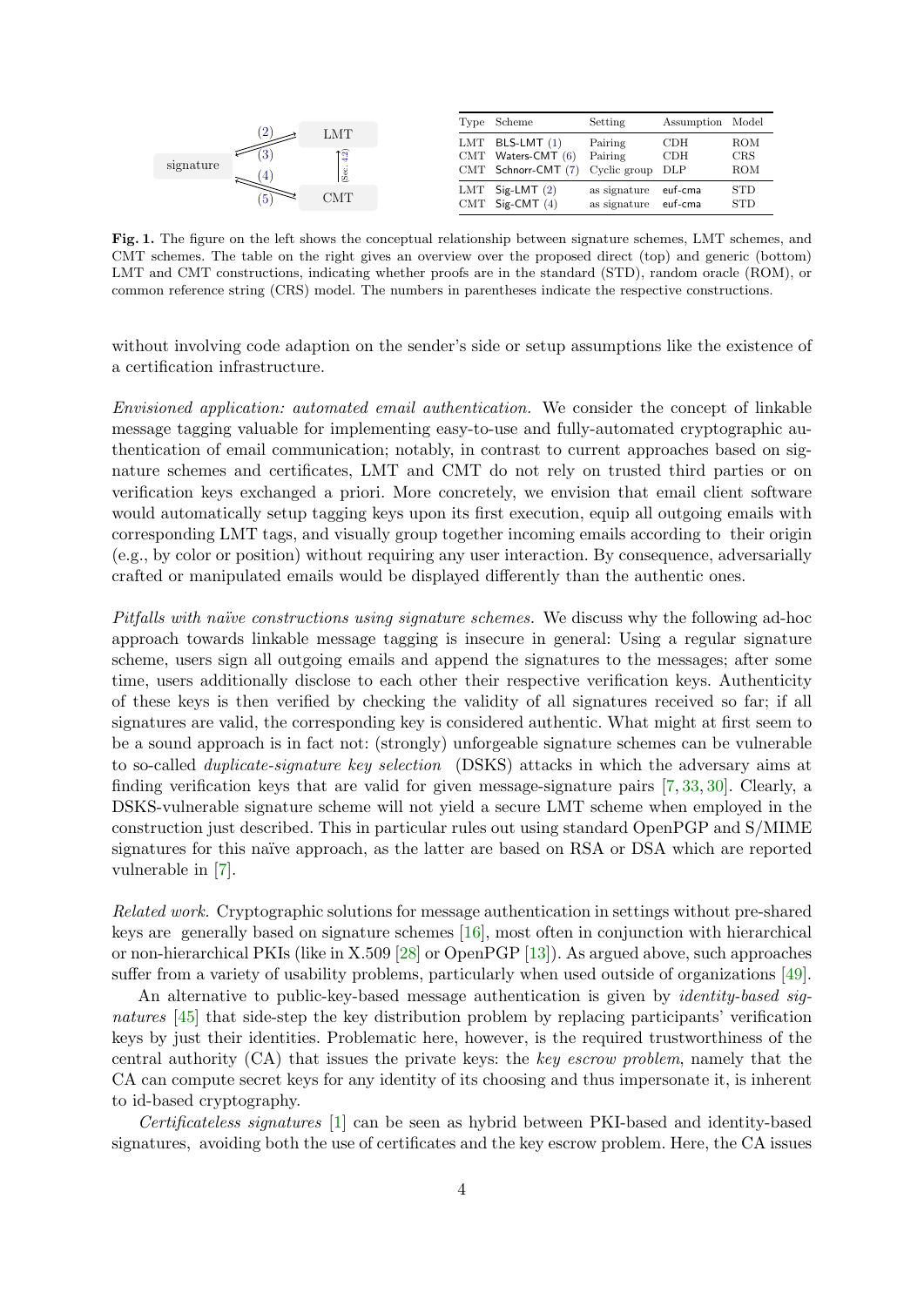only partial private keys; these need to be complemented by the corresponding user to obtain the actual private/public key pair. The public key can then be distributed non-authentically.

We note that the concept of *message recognition* [\[48,](#page-22-2) [32\]](#page-21-10) partially aims in the direction of linkable message tagging. It was coined for settings where devices with low computational power and communication bandwidth should, after exchanging a small amount of authentic data, be able to afterwards recognize each other's messages. Comparable goals were also approached in ad-hoc networks based on location-limited side channels [\[4\]](#page-20-6). Note that both these notions require an a priori or side-channel-based exchange of authenticated data. With other words, they do not achieve the functionality of LMT schemes.

## 2 Preliminaries

*Notation.* Let  $A, B$  be sets. For  $Q \subseteq A \times B$  and  $a \in A$  we write  $(a, \cdot) \in Q$  if  $\exists b \in B : (a, b) \in Q$ ; we write  $(a, \cdot) \notin Q$  if  $\forall b \in B : (a, b) \notin Q$ .

<span id="page-4-0"></span>**Fact 1 (Equivalence kernel).** Let A, B be sets and let  $f: A \rightarrow B$  be a function. The equivalence relation ∼f on A defined by  $a_1 \sim_f a_2 \Leftrightarrow f(a_1) = f(a_2)$  is said to be the equivalence kernel of f. For all equivalence relations  $\sim$  on A we observe that  $\sim$  is the equivalence kernel of projection  $A \to A/\sim$ ;  $a \mapsto [a]$ , where [a] denotes the equivalence class of a.

<span id="page-4-1"></span>**Definition 1 (Reflexive closure).** Let A be a set and let  $R \subseteq A \times A$  be a relation on A. We define  $Fix(A) = \{(a, a) : a \in A\}$  and say that  $R \cup Fix(A)$  is the reflexive closure of R.

#### 2.1 Digital signature schemes

Signature schemes belong to the most important primitives in cryptography [\[29\]](#page-21-11). We recap their functionality, correctness, and security properties, introducing explicit notation for referring to the message space, the signature space, and the verification key space.

**Definition 2 (Signature scheme).** A signature scheme  $\Sigma = (KGen, Sign, Ver)$  consists of a message space  $\mathcal{M} = \{0,1\}^*$ , a signature space Sig, a verification key space VK, and the following efficient algorithms:

- KGen( $1^{\lambda}$ ): On input the security parameter, this probabilistic algorithm outputs a signing key sk and a verification key vk  $\in$   $\mathcal{VK}$ .
- $Sign(sk, m)$ : On input a signing key and a message  $m \in \mathcal{M}$ , this algorithm outputs a signature  $\sigma \in \mathcal{S}ig$ .
- $\text{Ver}(vk, m, \sigma)$ : On input a verification key, a message, and a candidate signature, this deterministic algorithm outputs either 0 or 1.

The scheme is correct if, for all  $\lambda \in \mathbb{N}$ , all  $(sk, vk) \leftarrow_R \textsf{KGen}(1^{\lambda})$ , all  $m \in \{0,1\}^*$ , and all  $\sigma \leftarrow_R$  Sign(sk, m), we have  $\text{Ver}(vk, m, \sigma) = 1$ .

As security requirements for signature schemes we define unforgeability (euf-cma) and strong unforgeability (suf-cma). It is readily seen that the latter notion is (strictly) stronger than the former.

**Definition 3** (Unforgeability of signature schemes). A signature scheme  $\Sigma$  is (strongly) existentially unforgeable under adaptive chosen-message attacks (euf-cma, respectively suf-cma) if for all efficient adversaries A the success probability Succeuf-cma (resp., Succeuf-cma) is a negligible function where

$$
\mathrm{Succ}_{\varSigma,\mathcal{A}}^{\mathsf{euf-cma}}(\lambda) = \Pr\left[\mathrm{Expt}_{\varSigma,\mathcal{A}}^{\mathsf{euf-cma}}(1^{\lambda}) = 1\right] \quad \text{and} \quad \mathrm{Succ}_{\varSigma,\mathcal{A}}^{\mathsf{suf-cma}}(\lambda) = \Pr\left[\mathrm{Expt}_{\varSigma,\mathcal{A}}^{\mathsf{suf-cma}}(1^{\lambda}) = 1\right]
$$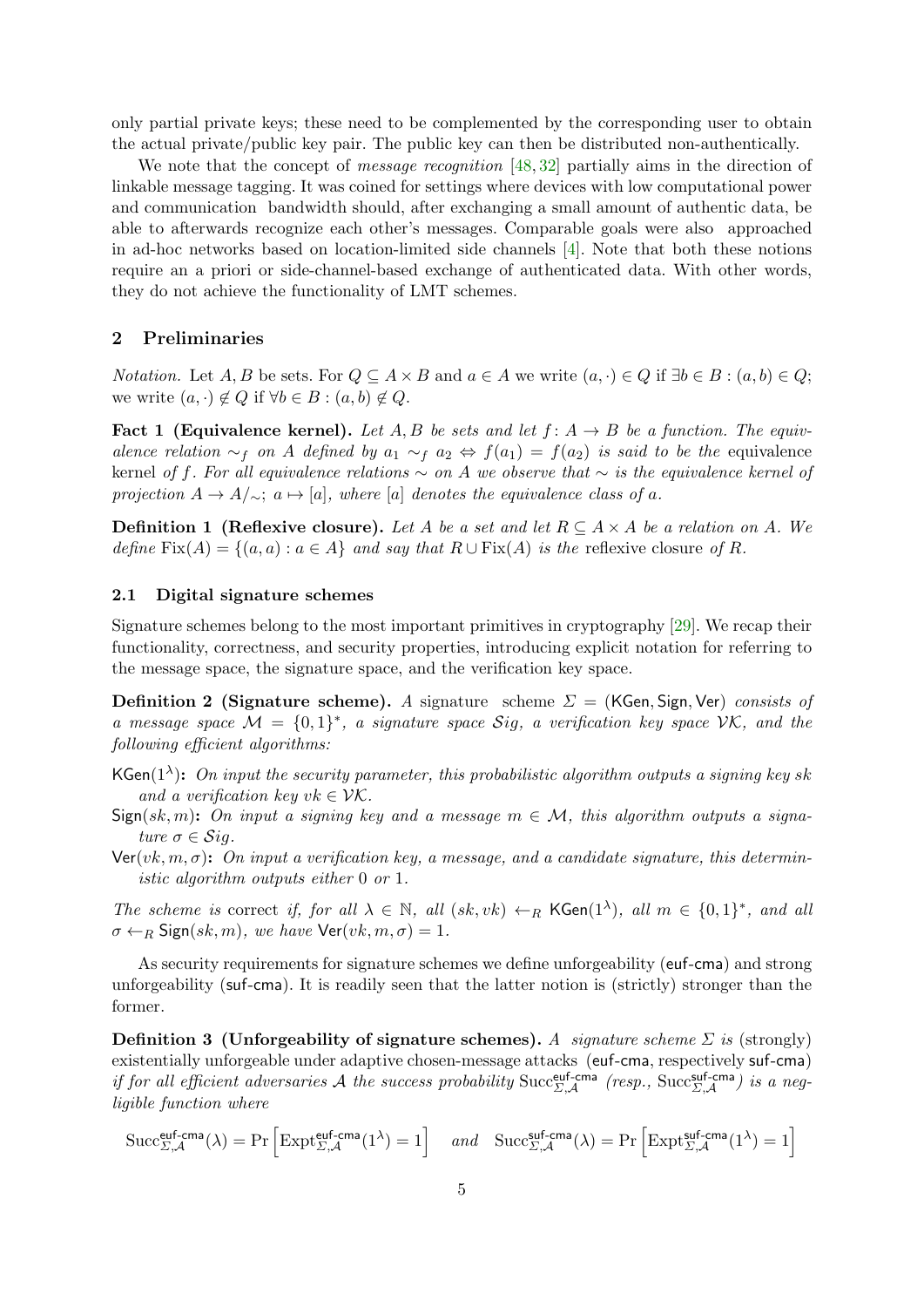| $\mathrm{Expt}_{\Sigma,A}^{\mathsf{euf-cma}}(1^{\lambda})$ :                   | $\mathrm{Expt}_{\Sigma,A}^{\mathsf{suf-cma}}(1^{\lambda})$ :                   | Processing of $\mathcal{O}_{\text{Sign}}(m)$ : |
|--------------------------------------------------------------------------------|--------------------------------------------------------------------------------|------------------------------------------------|
| (a) $(sk, vk) \leftarrow_R \text{KGen}(1^{\lambda})$                           | (a) $(sk, vk) \leftarrow_R \text{KGen}(1^{\lambda})$                           | (a) $\sigma \leftarrow_R$ Sign(sk, m)          |
| (b) $(m^*, \sigma^*) \leftarrow_R \mathcal{A}^{\mathcal{O}_{\text{Sign}}}(vk)$ | (b) $(m^*, \sigma^*) \leftarrow_R \mathcal{A}^{\mathcal{O}_{\text{Sign}}}(vk)$ | (b) $Q \leftarrow Q \cup \{(m, \sigma)\}\$     |
| $(c)$ Return 1 iff all hold:                                                   | $(c)$ Return 1 iff all hold:                                                   | (c) Return $\sigma$                            |
| $ (m^*, \cdot) \notin Q$                                                       | $ (m^*, \sigma^*) \notin Q$                                                    |                                                |
| $-$ Ver $(vk, m^*, \sigma^*) = 1$                                              | $- \text{Ver}(vk, m^*, \sigma^*) = 1$                                          |                                                |

Fig. 2. Experiments for (strong) unforgeability of signature schemes. We assume that queries to  $\mathcal{O}_{\text{Sign}}$  oracle are answered as specified on the right, and that set Q is initialized as  $Q \leftarrow \emptyset$ .

are defined in respect to the experiments from Figure [2,](#page-0-0) and the probabilities are taken over the random coins of the respective experiment and the adversary.

## 3 Linkable message tagging schemes

Our central contribution is the introduction of linkable message tagging (LMT) schemes. This novel cryptographic primitive allows users, after having generated a (secret) tagging key, to take arbitrary messages and compute corresponding LMT tags; other users can test for any two such message-tag pairs whether they have the same origin, i.e., were generated using the same key. Notably, this verification is done without any further (public or secret) inputs. Briefly speaking, security requires that tags be unforgeable, i.e., no adversary can find a message-tag pair that appears to have the same origin as a genuine one.

## 3.1 Syntax and security

We formalize LMT schemes by specifying their syntax, correctness, and security properties.

**Definition 4 (LMT scheme).** A linkable message tagging (LMT) scheme  $L = (KGen, Tag,$ Link) consists of a message space  $\mathcal{M} = \{0,1\}^*$ , a tag space T, and the following efficient algorithms:

KGen( $1^{\lambda}$ ): On input the security parameter, this probabilistic algorithm outputs a tagging key tk. Tag(tk, m): On input a tagging key tk and message  $m \in \mathcal{M}$ , this algorithm outputs a tag  $\tau \in \mathcal{T}$ . Link $(m_1, \tau_1, m_2, \tau_2)$ : On input message-tag pairs  $(m_1, \tau_1), (m_2, \tau_2) \in \mathcal{M} \times \mathcal{T}$ , this deterministic algorithm outputs either 0 or 1. As a shortcut, we write  $(m_1, \tau_1) \sim (m_2, \tau_2)$  if Link $(m_1, \tau_1)$ ,  $m_2, \tau_2$ ) = 1. Otherwise, we write  $(m_1, \tau_1) \nsim (m_2, \tau_2)$ .

An LMT scheme shall offer a meaningful way to partition messages-tag pairs according to their origin. We hence require that the Link algorithm defines an equivalence relation on  $\mathcal{M} \times \mathcal{T}$ , and that all message-tag pairs created using a fixed tagging key belong to the same equivalence class.

<span id="page-5-0"></span>**Definition 5 (Correctness of LMT schemes).** An LMT scheme L is correct if (a) for all  $\lambda \in \mathbb{N}$ , all  $tk \leftarrow_R \mathsf{KGen}(1^{\lambda})$ , all  $m_1, m_2 \in \mathcal{M}$ , and all  $\tau_1 \leftarrow_R \mathsf{Tag}(tk, m_1)$  and  $\tau_2 \leftarrow_R \mathsf{Tag}(tk, m_2)$ , we have  $(m_1, \tau_1) \sim (m_2, \tau_2)$ , i.e., Link $(m_1, \tau_1, m_2, \tau_2) = 1$ , and (b) the Link algorithm defines an equivalence relation on  $\mathcal{M} \times \mathcal{T}$ , i.e., if for all  $(m_1, \tau_1), (m_2, \tau_2), (m_3, \tau_3) \in \mathcal{M} \times \mathcal{T}$  we have

| $ (m_1, \tau_1) \sim (m_1, \tau_1)$                                                                                      | (Reflexivity)  |
|--------------------------------------------------------------------------------------------------------------------------|----------------|
| $ (m_1, \tau_1) \sim (m_2, \tau_2) \Leftrightarrow (m_2, \tau_2) \sim (m_1, \tau_1)$                                     | (Symmetry)     |
| $-(m_1, \tau_1) \sim (m_2, \tau_2) \wedge (m_2, \tau_2) \sim (m_3, \tau_3) \Rightarrow (m_1, \tau_1) \sim (m_3, \tau_3)$ | (Transitivity) |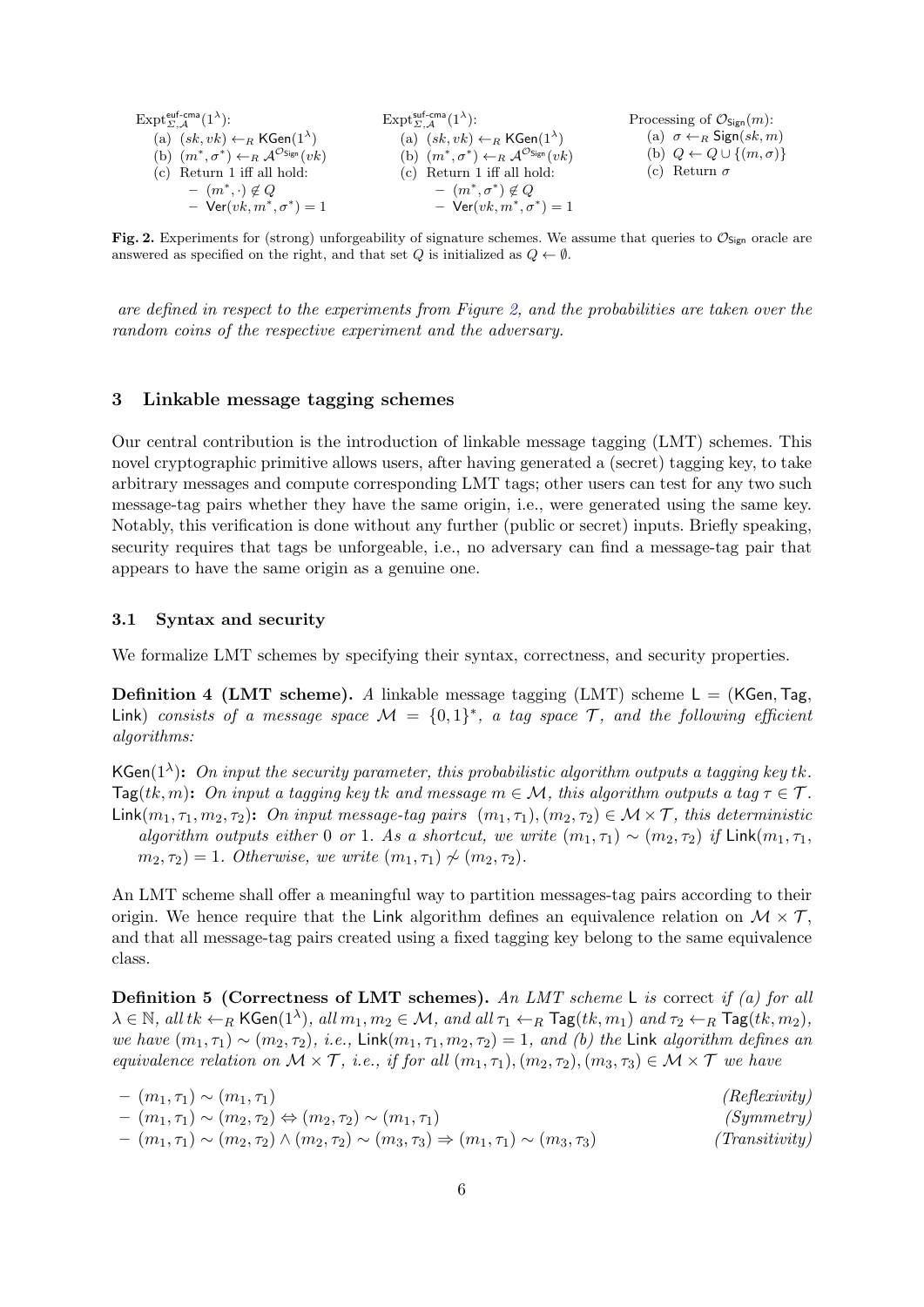| Expt <sup>lmt</sup> <sub>1</sub> , $\lambda$   | Expt <sup>lmt</sup> <sub>1</sub> , $\lambda$   | Processing of $\mathcal{O}_{\text{Tag}}(m)$ :                                        |                                                                                      |                            |
|------------------------------------------------|------------------------------------------------|--------------------------------------------------------------------------------------|--------------------------------------------------------------------------------------|----------------------------|
| (a) $tk \leftarrow_R \text{KGen}(1^{\lambda})$ | (a) $tk \leftarrow_R \text{KGen}(1^{\lambda})$ | (b) $(m^*, \tau^*) \leftarrow_R \mathcal{A}^{\mathcal{O}_{\text{Tag}}}(1^{\lambda})$ | (b) $(m^*, \tau^*) \leftarrow_R \mathcal{A}^{\mathcal{O}_{\text{Tag}}}(1^{\lambda})$ | (c) Return 1 iff all hold: |
| (c) Return 1 iff all hold:                     | (d) $\tau \leftarrow_R \text{Tag}(tk, m)$      |                                                                                      |                                                                                      |                            |
| (e) Return 1 iff all hold:                     | (e) Return 1 iff all hold:                     | (f) $\lambda$                                                                        |                                                                                      |                            |
| $-(m^*, \cdot) \notin Q$                       | $-(m^*, \cdot^*) \notin Q$                     | $-(m^*, \tau^*) \in Q : (m^*, \tau^*) \sim (m, \tau)$                                |                                                                                      |                            |

Fig. 3. Experiments for (strong) unforgeability of LMT schemes. We assume that queries to  $\mathcal{O}_{\text{Tag}}$  oracle are answered as specified on the right, and that set Q is initialized as  $Q \leftarrow \emptyset$ .



Fig. 4. Signature scheme BLS (top) and LMT scheme BLS-LMT (bottom). For further details see Construction [1.](#page-6-0)

The essential security property of LMT schemes is unforgeability: Given a collection Q of genuine message-tag pairs, it shall be impossible to come up with a tag  $\tau^*$  on a fresh message  $m^*$ such that  $(m^*, \tau^*) \sim (m, \tau)$  for any pair  $(m, \tau) \in Q$ . Akin to the security notions for signature schemes, we distinguish between two variants of unforgeability: lmt-euf, and the (strictly) stronger lmt-suf.

**Definition 6 (Unforgeability of LMT schemes).** An LMT scheme L is (strongly) unforgeable ( lmt-euf, respectively lmt-suf) if for all efficient adversaries A the success probability Succ<sup>lmt-euf</sup> (resp., Succ<sup>lmt-suf</sup>) is a negligible function where

$$
\mathrm{Succ}_{\mathsf{L},\mathcal{A}}^{\mathsf{Int}\text{-}\mathsf{euf}}(\lambda) = \Pr\left[\mathrm{Expt}_{\mathsf{L},\mathcal{A}}^{\mathsf{Int}\text{-}\mathsf{euf}}(1^{\lambda}) = 1\right] \quad \text{and} \quad \mathrm{Succ}_{\mathsf{L},\mathcal{A}}^{\mathsf{Int}\text{-}\mathsf{suf}}(\lambda) = \Pr\left[\mathrm{Expt}_{\mathsf{L},\mathcal{A}}^{\mathsf{Int}\text{-}\mathsf{suf}}(1^{\lambda}) = 1\right]
$$

are defined in respect to the experiments from Figure [3,](#page-0-0) and the probabilities are taken over the random coins of the respective experiment and the adversary.

#### 3.2 A direct LMT construction

We show the existence of LMT schemes by giving a simple yet efficient example. Our construction is loosely related to the BLS signature scheme by Boneh, Lynn, and Shacham [\[9,](#page-20-0) [10\]](#page-20-7) (cf. Figure [4\)](#page-0-0) which enjoys strong unforgeability under the CDH assumption in a pairing-friendly group, in the random oracle model.

<span id="page-6-0"></span>Construction 1 (LMT scheme BLS-LMT). The LMT scheme BLS-LMT is defined in respect to a (symmetric) bilinear group  $\mathbb{G}$  and a hash function  $H \colon \mathcal{M} \to \mathbb{G} \setminus \{1\}$ . More precisely, for a set  $(\mathbb{G}, \mathbb{G}_T, q, g, e)$  it is assumed that  $\mathbb{G} = \langle g \rangle$  is a cyclic group of prime order q and that  $e: \mathbb{G} \times \mathbb{G} \to \mathbb{G}_T$  is a bilinear map. The tag space of BLS-LMT is  $\mathcal{T} = \mathbb{G}$ , and its algorithms are specified in Figure [4.](#page-0-0)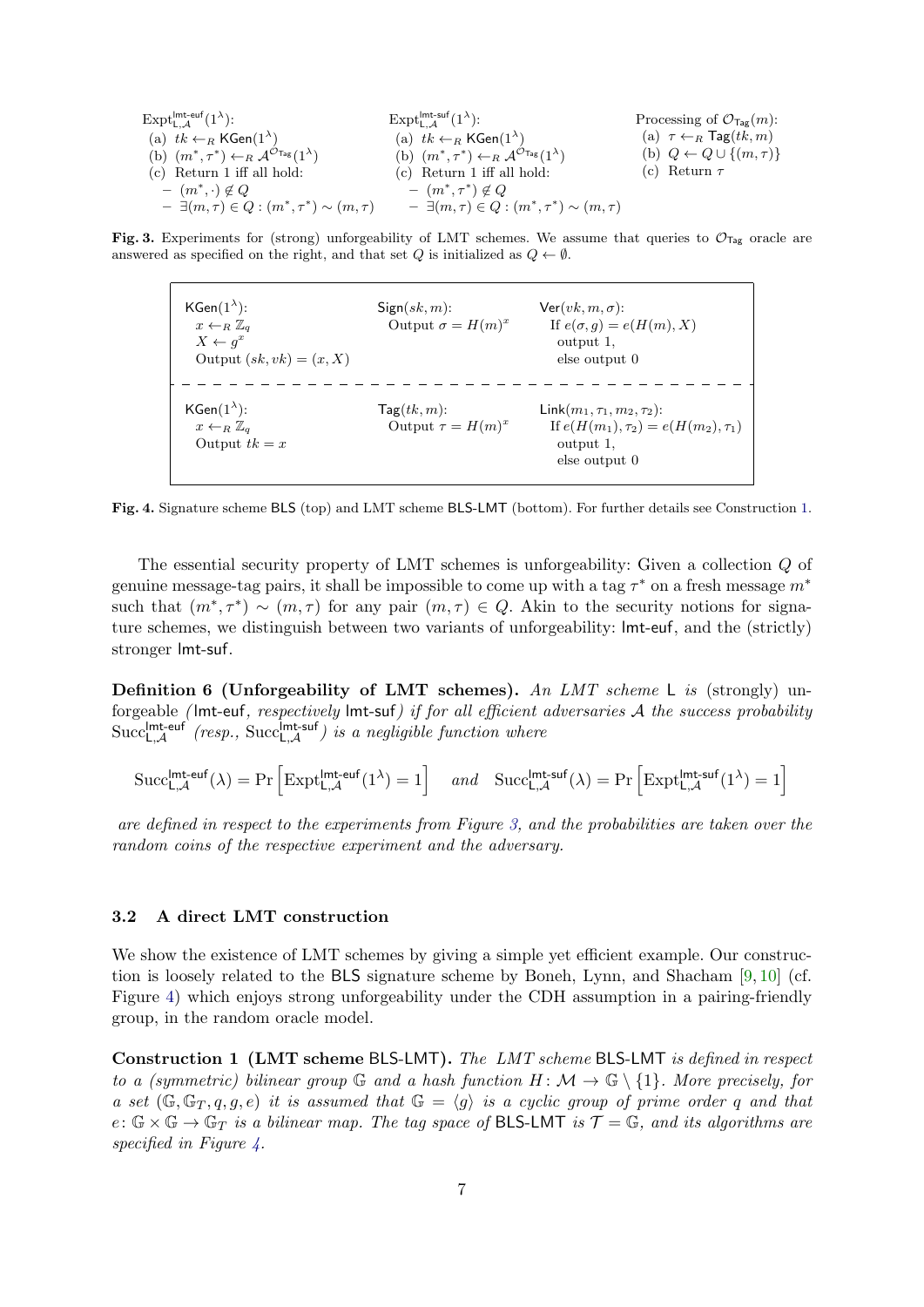*Proof of Correctness.* Consider function  $f: \mathcal{M} \times \mathcal{T} \to \mathbb{Z}_q$ ;  $(m, \tau) \mapsto \log_{H(m)}(\tau)$ . For arbitrary  $(m_1, \tau_1), (m_2, \tau_2) \in \mathcal{M} \times \mathcal{T}$  let  $\alpha = f(m_1, \tau_1)$  and  $\beta = f(m_2, \tau_2)$ , i.e.,  $\tau_1 = H(m_1)^{\alpha}$  and  $\tau_2 = H(m_2)^\beta$ . By bilinearity and symmetry of e we obtain

$$
(m_1, \tau_1) \sim (m_2, \tau_2) \Leftrightarrow e(H(m_1), H(m_2))^{\beta} = e(H(m_2), H(m_1))^{\alpha} \Leftrightarrow \alpha = \beta. \tag{1}
$$

Together with Fact [1](#page-4-0) this characterization of the Link algorithm allows an immediate verification of the requirements from Definition [5.](#page-5-0)  $\Box$ 

We next analyze the security properties of BLS-LMT.

Theorem 1 (Security of BLS-LMT). The LMT scheme BLS-LMT is strongly unforgeable ( $lmt-suf$ ) if the CDH assumption holds in  $G$  and H is modeled as a random oracle. By consequence, the scheme is also unforgeable ( lmt-euf).

*Proof.* We reduce the strong unforgeability of the BLS-LMT scheme to the strong unforgeability of the BLS signature scheme (defined over the same bilinear group). Together with Fact [2](#page-7-0) below, this establishes the statement.

From an efficient adversary  $A$  against lmt-suf of BLS-LMT we construct an efficient adversary  $\mathcal B$  against suf-cma of BLS. Concretely,  $\mathcal B(vk)$  runs  $\mathcal A(1^\lambda)$  as a subroutine. Each oracle query  $\mathcal{O}_{\text{Tag}}(m)$  posed by A is forwarded by B as  $\mathcal{O}_{\text{Sign}}(m)$  to its own oracle, and the result is relayed to  $A$  (observe that this is a perfect simulation). Finally, when  $A$  outputs a candidate tag forgery  $(m^*, \tau^*)$ , B outputs the same pair and stops.

Assume A is successful, i.e.,  $(m^*, \tau^*)$  is a valid tag forgery. By definition we then have  $e(H(m^*), H(m)^x) = e(H(m), \tau^*)$  for  $x = \log_g v k$  and some m. This equation can only hold if  $\tau^* = H(m^*)^x$ , i.e.,  $\tau^*$  is a valid BLS signature on  $m^*$ . Further on, as  $\tau^*$  is not the result of an  $\mathcal{O}_{\text{Tag}}(m^*)$  query, this signature was also not output on input  $m^*$  by  $\mathcal{B}$ 's  $\mathcal{O}_{\text{Sign}}$  oracle, i.e., adversary  $\mathcal B$  is successful in forging a signature. We hence have  $\text{Succ}_{\text{BLS},\mathcal B}^{\text{suf-cma}}(\lambda) = \text{Succ}_{\text{BLS-LMT},\mathcal A}^{\text{lmt-suf}}(\lambda)$ . As the left-hand side is negligible by assumption, this completes the proof.  $\square$ 

<span id="page-7-0"></span>Fact 2 (Unforgeability of BLS signature scheme [\[9\]](#page-20-0)). The BLS signature scheme is existentially unforgeable (euf-cma) if the CDH assumption holds in  $\mathbb G$  and H is modeled as a random oracle. Moreover, the scheme has unique signatures and is hence strongly unforgeable (suf-cma).

### 3.3 On the generic relation between signature and LMT schemes

We now explore the relationship between signature schemes and LMT schemes. Perhaps surprisingly, from an engineer's point of view, the notions are quite close: LMT schemes and signature schemes can be constructed from each other, and the corresponding transformations are natural and efficient. On the other side of the coin this tight connection implies that there is little hope to obtain practical LMT constructions from just symmetric primitives like blockciphers, hash functions, or PRFs, although LMT schemes per se do not require public keys.

We begin with transforming signature schemes into LMT schemes. The idea behind our construction is to use signing keys as tagging keys and signatures with attached verification keys as tags, i.e.,  $\mathcal{T} = \mathcal{S}ig \times \mathcal{VK}$ ; precisely, a tag for a message m is a pair  $\tau = (\sigma, vk)$  such that  $\sigma$  is a signature on m in respect to verification key vk. Intuitively, in order to test whether two message-tag pairs are in LMT relation, one checks that the verification keys match and both signatures are valid. This minimum requirement on the Link algorithm is formally expressed by binary relation  $R_M$ , defined on  $\mathcal{M} \times \mathcal{T} = \mathcal{M} \times \mathcal{S}ig \times \mathcal{VK}$  as follows:

$$
(m_1, \sigma_1, vk_1) R_M (m_2, \sigma_2, vk_2) \Leftrightarrow vk_1 = vk_2 \wedge \text{Ver}(vk_1, m_1, \sigma_1) = 1 = \text{Ver}(vk_2, m_2, \sigma_2).
$$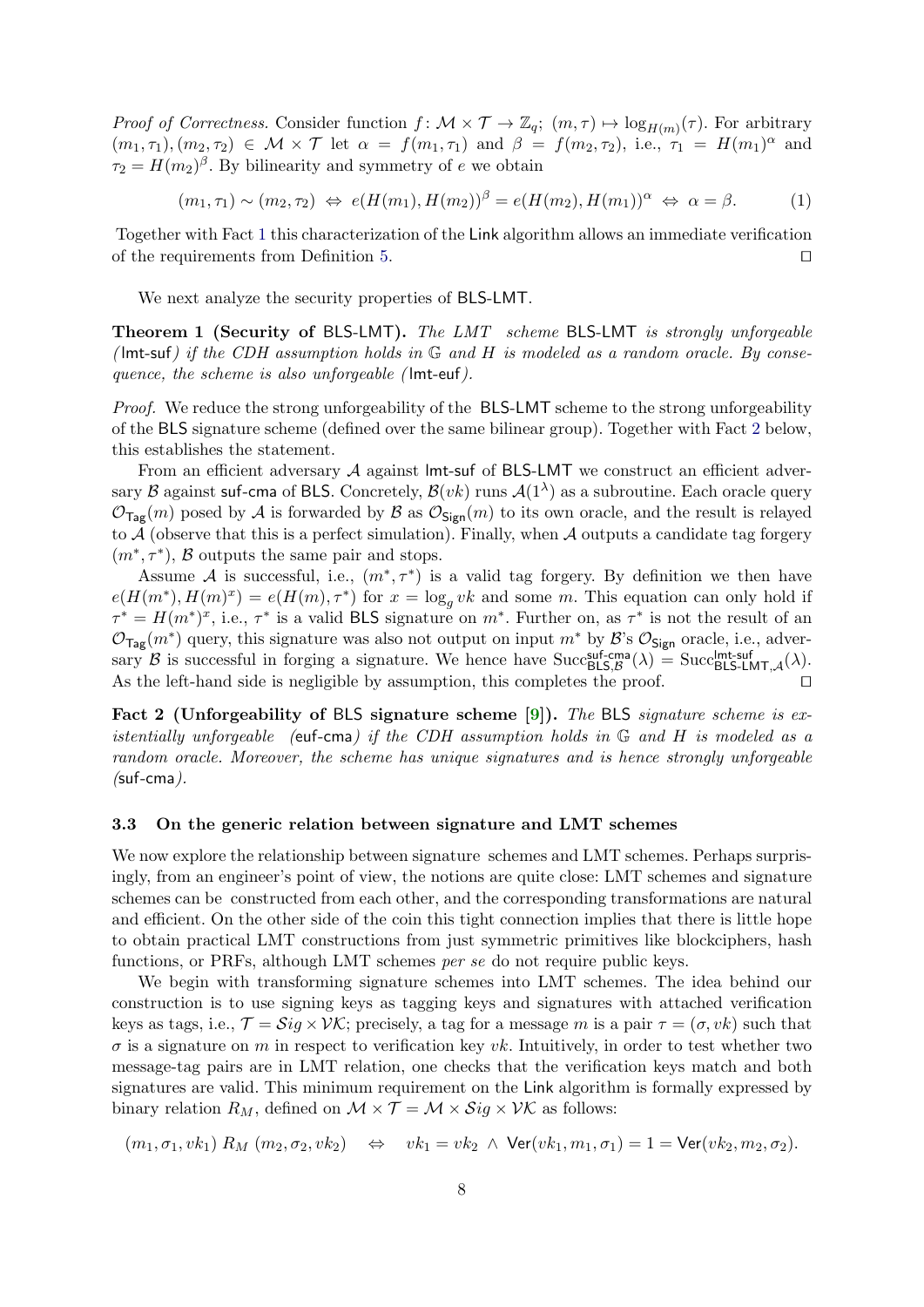Observe that this relation is symmetric and transitive. However, it is not reflexive, and hence does not induce a correct LMT scheme, as message-tag pairs with invalid signatures are not in relation to themselves. Fixing this problem by adding further elements to  $R_M$  requires special care: intuitively, LMT security is diluted by putting valid and invalid tags into relation. Generic candidate elements that can be safely added to  $R_M$  seem to be those from binary relation  $R_0$ , defined on  $\mathcal{M} \times \mathcal{S}ig \times \mathcal{VK}$  such that

$$
(m_1, \sigma_1, vk_1) R_0 (m_2, \sigma_2, vk_2) \Leftrightarrow \text{Ver}(vk_1, m_1, \sigma_1) = 0 = \text{Ver}(vk_2, m_2, \sigma_2).
$$

Concluding, we say that an equivalence relation R on  $\mathcal{M} \times \mathcal{S}ig \times \mathcal{VK}$  is admissible if  $R_M \subseteq$  $R \subseteq R_M \cup R_0$ . Many such relations exist in general, but two natural choices for R are

- $-R_M^{1:1} = R_M \cup Fix(\mathcal{M} \times \mathcal{S}ig \times \mathcal{VK})$ , i.e., the reflexive closure of  $R_M$  (see Definition [1\)](#page-4-1). This is the finest possible admissible relation, where no invalid message-tag pair is related to any other (valid or invalid) message-tag pair.
- $-R_M^{*;1} = R_M \cup R_0$ , i.e., the coarsest possible admissible relation. Here, all invalid message-tag pairs are in relation to each other, i.e., belong to the same equivalence class.

## <span id="page-8-1"></span>**Lemma 1.**  $R_M^{1:1}$  and  $R_M^{*:1}$  are admissible equivalence relations.

*Proof.* Let  $\mathcal{X} = \mathcal{M} \times \mathcal{S}ig \times \mathcal{V}k$ . Observe that for each  $a = (m, \sigma, vk) \in \mathcal{X}$  we have either  $\text{Ver}(vk, m, \sigma) = 1$  and  $(a, a) \in R_M$ , or  $\text{Ver}(vk, m, \sigma) = 0$  and  $(a, a) \in R_0$ . In other words,  $Fix(\mathcal{X}) \subseteq R_M \cup R_0.$ 

We first consider  $R_M^{1:1}$ . Reflexivity and symmetry are clear. To show transitivity, let  $a, b, c \in \mathcal{X}$ with  $(a, b), (b, c) \in R_M^{1:1}$ . Nothing is to show if  $(a, b) \in Fix(\mathcal{X})$  or  $(b, c) \in Fix(\mathcal{X})$ . Thus assume  $(a, b), (b, c) \in R_M$ . Transitivity of  $R_M$  implies  $(a, c) \in R_M \subseteq R_M^{1:1}$ . Admissibility follows from  $Fix(\mathcal{X}) \subseteq R_M \cup R_0.$ 

We next consider  $R_M^{*1}$ . Reflexivity follows from  $Fix(\mathcal{X}) \subseteq R_M \cup R_0 = R_M^{*1}$ . Symmetry is clear. To show transitivity, let  $a, b, c \in \mathcal{X}$  with  $(a, b), (b, c) \in R_M^{*1}$ . Then either  $(a, b), (b, c) \in R_M$ or  $(a, b), (b, c) \in R_0$ . In both cases  $(a, c) \in R_M^{*1}$  follows. Admissibility is clear.

We are now ready to specify our signature-based LMT scheme. More precisely, we define a family of schemes, parameterized by an admissible equivalence relation R. We stress that the security achieved by our LMT construction is independent of the specific relation in use (as long as it is admissible) as the latter influences only how invalid message-tag pairs are grouped together. Defining our construction in respect to arbitrary admissible relations leaves flexibility to the user of the scheme—it is the application that determines whether  $R_M^{1:1}, R_M^{*:1}$ , or any other admissible relation is the favorable one.

<span id="page-8-0"></span>Construction 2 (LMT scheme Sig-LMT from a generic signature scheme). Let  $\Sigma$  be a signature scheme with message space  $\mathcal{M} = \{0,1\}^*$ , signature space Sig, and verification key space VK. Let R be an admissible equivalence relation on  $\mathcal{M} \times \mathcal{S}ig \times \mathcal{V} \mathcal{K}$ . Define the LMT scheme Sig-LMT in respect to R with tag space  $\mathcal{T} = \mathcal{S}ig \times \mathcal{VK}$  as follows:

KGen(1<sup> $\lambda$ </sup>): Set (sk, vk)  $\leftarrow_R \Sigma$ .KGen(1<sup> $\lambda$ </sup>) and output tagging key tk = (sk, vk). Tag(tk, m): Compute  $\sigma \leftarrow_R$  Sign(sk, m) and output tag  $\tau = (\sigma, vk)$ . Link $(m_1, \tau_1, m_2, \tau_2)$ : Parse  $\tau_1$  as  $(\sigma_1, vk_1)$  and  $\tau_2$  as  $(\sigma_2, vk_2)$ . Output 1 if  $(m_1, \sigma_1, vk_1)$  R  $(m_2,$  $\sigma_2, vk_2$ ). Otherwise, output 0.

Correctness of Sig-LMT follows directly from the definition of admissibility. The scheme's unforgeability properties are analyzed in Theorem [2;](#page-0-0) as mentioned above, they are independent of the particular choice of relation R.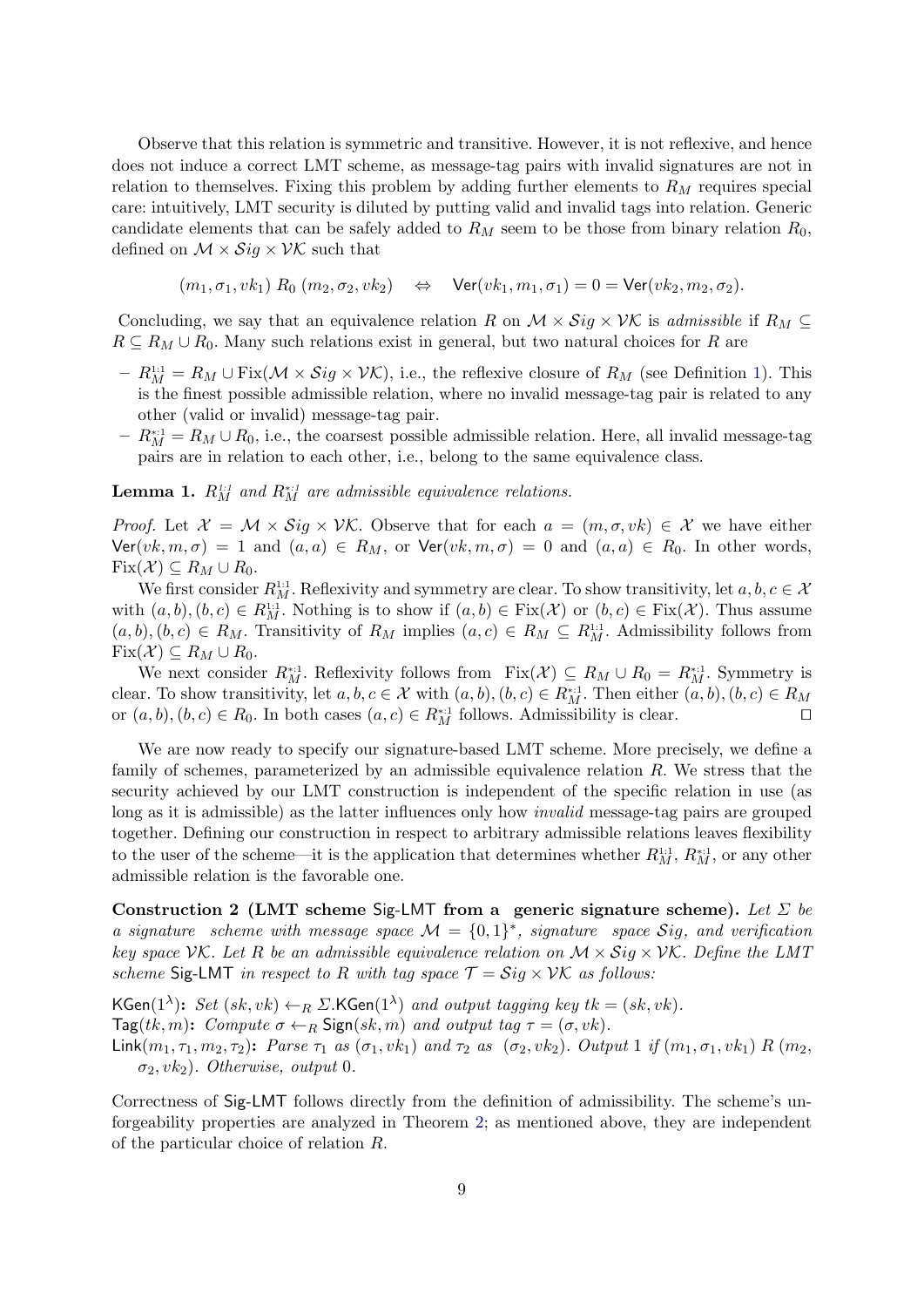**Theorem 2 (Security of Sig-LMT).** For any admissible equivalence relation  $R$ , the LMT scheme Sig-LMT defined in respect to R is (strongly) unforgeable if the underlying signature scheme  $\Sigma$  is (strongly) unforgeable.

*Proof.* We reduce the unforgeability of the Sig-LMT scheme to the unforgeability of the  $\Sigma$  signature scheme. The proof can easily be adapted to cover the strong variants of the corresponding security notions.

From an efficient adversary  $\mathcal A$  against lmt-euf of Sig-LMT we construct an efficient adversary  $\beta$  against euf-cma of  $\Sigma$ . Concretely,  $\mathcal{B}(vk)$  runs  $\mathcal{A}(1^{\lambda})$  as a subroutine. Each oracle query  $\mathcal{O}_{\text{Tag}}(m)$  posed by A is forwarded by B as  $\sigma \leftarrow \mathcal{O}_{\text{Sign}}(m)$  to its own oracle, and  $\tau = (\sigma, vk)$ is answered to  $A$  (observe that this is a perfect simulation). Let  $Q$  denote the collection of all occurring such pairs  $(m, \sigma)$ . Finally, when A outputs a candidate tag forgery  $(m^*, \tau^*)$ , B parses  $\tau^*$  as  $(\sigma^*, v k^*)$ , outputs  $\sigma^*$ , and stops.

Assume A is successful, i.e.,  $(m^*, \tau^*)$  is a valid tag forgery. By definition we then have  $(m^*, \sigma^*,$ vk<sup>\*</sup>) R  $(m, \sigma, vk)$  for some  $(m, \sigma) \in Q$ . As  $\text{Ver}(vk, m, \sigma) = 1$  by construction, we particularly have  $(m^*, \sigma^*, vk^*)$   $R_M$   $(m, \sigma, vk)$ , i.e.,  $\mathsf{Ver}(vk, m^*, \sigma^*) = 1$ . Further on, as  $m^*$  was never queried to the  $\mathcal{O}_{\text{Tag}}$  oracle, it was also not queried to  $\mathcal{B}$ 's  $\mathcal{O}_{\text{Sign}}$  oracle, i.e., adversary  $\mathcal{B}$  is successful in forging a signature. We hence have  $Succ_{\mathcal{S},\mathcal{B}}^{\text{cut-cma}}(\lambda) = Succ_{\text{Sig-LMT},\mathcal{A}}^{\text{Int-euf}}(\lambda)$ . As the left-hand side is negligible by assumption, this completes the proof.  $\Box$ 

We next transform LMT schemes into signature schemes. The intuition behind our construction is to use tags as signatures and to include a reference message-tag pair in the verification key against which candidate signatures (i.e., tags) can be aligned.<sup>[3](#page-9-1)</sup> However, doing so naïvely would not result in an unforgeable signature scheme: an adversary could just output the reference pair as a forgery. We deploy a technical solution to this problem in Construction [3:](#page-9-0) the fixed prefix "1" is prepended to all signed messages, preventing collision with the "0" message used for the reference tag.

<span id="page-9-0"></span>Construction 3 (Signature scheme LMT-Sig from a generic LMT scheme). Let L be an LMT scheme with tag space  $\mathcal{T}$ . Define the signature scheme LMT-Sig with  $\mathcal{S}iq = \mathcal{VK} = \mathcal{T}$ as follows:

KGen(1<sup> $\lambda$ </sup>): Set tk  $\leftarrow_R L$ .KGen(1 $\lambda$ ), compute  $\tau_0 \leftarrow \text{Tag}(tk, "0"),$  and output key pair  $(sk, vk)$  =  $(tk, \tau_0)$ .

Sign(sk, m): Compute  $\tau \leftarrow \text{Tag}(tk, "1"||m)$  and output signature  $\sigma = \tau$ . Ver(vk,  $m, \sigma$ ): Output Link("1"  $\| m, \sigma,$ "0",  $\tau_0$ ).

Correctness of LMT-Sig follows from correctness of L. The unforgeability of Construction [3](#page-9-0) is assessed as follows.

Theorem 3 (Security of LMT-Sig). The signature scheme LMT-Sig is (strongly) unforgeable if the underlying LMT scheme L is (strongly) unforgeable.

Proof. We reduce the unforgeability of the LMT-Sig signature scheme to the unforgeability of LMT scheme L. The proof can easily be adapted to cover the strong variants of the corresponding security notions.

From an efficient adversary  $A$  against euf-cma of LMT-Sig we construct an efficient adversary  $\beta$  against lmt-euf of L. Concretely,  $\mathcal{B}(1^{\lambda})$  starts by posing a  $\tau_0 \leftarrow \mathcal{O}_{\text{Tag}}("0")$  query to its tagging oracle. Then B runs A, on input  $vk = \tau_0$ , as a subroutine. Each oracle query  $\mathcal{O}_{\text{Sign}}(m)$ 

<span id="page-9-1"></span><sup>&</sup>lt;sup>3</sup> Note that the BLS signature scheme can be seen as the result of applying this technique to the LMT scheme **BLS-LMT**. The reference tag is  $X = g^x$  and (virtually) corresponds to a message in  $H^{-1}(g)$ .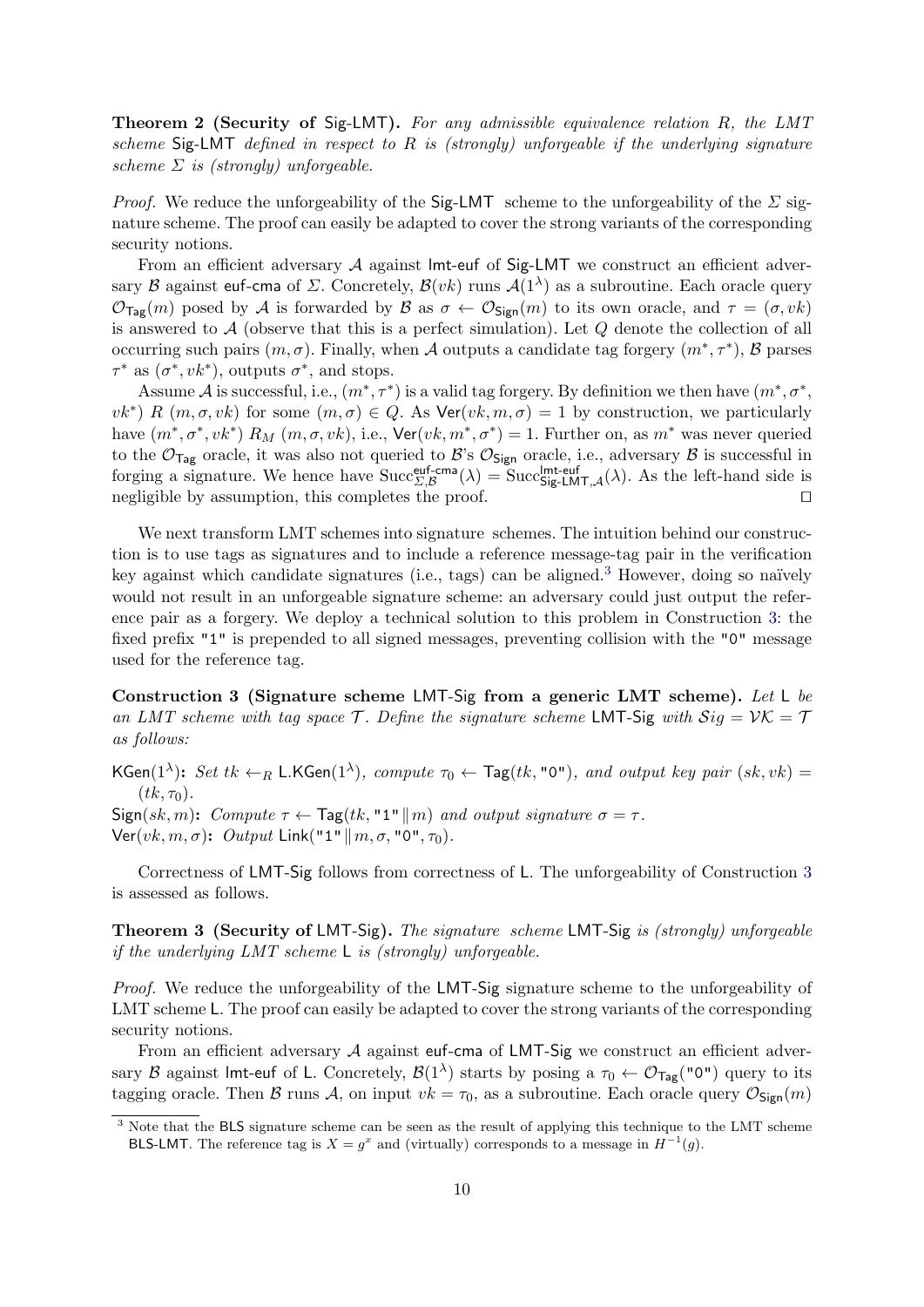posed by A is forwarded by B as  $\mathcal{O}_{\text{Tag}}(\mathbf{1}^n \parallel m)$  to its own oracle, and the result is relayed to  $A$  (observe that this is a perfect simulation). Finally, when  $A$  outputs a candidate signature forgery  $(m^*, \sigma^*)$ ,  $\beta$  outputs  $(\ulcorner 1 \urcorner \urcorner m^*, \sigma^*)$  and stops.

Assume A is successful, i.e.,  $(m^*, \sigma^*)$  is a valid signature forgery. By definition we then have Link("1"  $\|m^*, \sigma^*,$ "0",  $\tau_0$ ) = 1. Further on, as  $m^*$  was never queried to the  $\mathcal{O}_{Sign}$  oracle, "1"  $\|m^*$ was also not queried to the  $\mathcal{O}_{\mathsf{Tag}}$  oracle, i.e., adversary  $\mathcal B$  is successful in forging a tag. We hence have  $Succ_{L,\mathcal{B}}^{lmt-euf}(\lambda) = Succ_{LMT-Sig,\mathcal{A}}^{enf-cm\overline{a}}(\lambda)$ . As the left-hand side is negligible by assumption, this completes the proof.  $\Box$ 

## 4 Classifiable message tagging schemes

The main functionality of LMT schemes is the partitioning of message-tag pairs into sets according to their origin. Correspondingly, Definition [5](#page-5-0) requires the Link algorithm to induce an equivalence relation  $\sim$  on the message-tag space  $\mathcal{M} \times \mathcal{T}$  such that, essentially, each equivalence class corresponds to one origin. Note that, so far, the used notion of origin is only virtual: it does not explicitly appear in syntax, correctness, or security definition of LMT schemes. In other words, although the Link algorithm always implies existence of projection

$$
\pi \colon \mathcal{M} \times \mathcal{T} \to (\mathcal{M} \times \mathcal{T})/_{\sim}; (m, \tau) \mapsto [m, \tau]
$$

that maps message-tag pairs to their 'origin' (cf. Fact [1\)](#page-4-0), there is no formal requirement in Section [3](#page-0-0) that demands that this mapping be effectively computable.

We argue that for many natural applications of the LMT primitive the direct computability of  $\pi$  would be quite desirable. Assume, for instance, a mail client that is instructed to automatically classify received emails according to their origin. In such a setting, for each incoming email m with corresponding tag  $\tau$ , the Link algorithm of a plain LMT scheme would have to be invoked several times, namely at least once for each priorly identified class of origin. If, however, we assume existence of an efficient projection  $\pi$  as defined above, the mail client could sort any email directly, i.e., without any further pair-wise computation, into a folder of name  $\rho \circ \pi(m, \tau)$ , where injective function  $\rho: (\mathcal{M} \times \mathcal{T})/\sim \mathcal{M} \times \{0,1\}^*$  assigns a (unique) label to each origin.

In this section we introduce an LMT variant called classifiable message tagging (CMT); such schemes are equipped with a dedicated algorithm for the efficient computation of  $\rho \circ \pi$ , for an adequate labeling scheme  $\rho$ . We will define the adapted syntax and security notions, study formal relations between the CMT and LMT primitives, and finally identify generic CMT constructions. We leave the direct construction of (more efficient) instances to Section [5.](#page-0-0)

#### 4.1 Syntax and security

The syntactical difference between LMT and CMT schemes is that the Link algorithm is replaced by the new Classify algorithm that shall compute  $\rho \circ \pi$ . In contrast to the introduction given above, we assume that the labels output by Classify are elements of an abstract set  $\mathcal C$  of class *identifiers*; the only restriction on  $\mathcal C$  is that its elements can be tested for equality.

<span id="page-10-0"></span>**Definition 7 (CMT scheme).** A classifiable message tagging (CMT) scheme  $C = (KGen,$ Tag, Classify) consists of a message space  $\mathcal{M} = \{0,1\}^*$ , a tag space T, a class identifier space C, and the following efficient algorithms:

KGen( $1^{\lambda}$ ): On input the security parameter, this probabilistic algorithm outputs a tagging key tk.  $\text{Tag}(tk, m)$ : On input a tagging key tk and message  $m \in \mathcal{M}$ , this algorithm outputs a tag  $\tau \in \mathcal{T}$ . Classify $(m, \tau)$ : On input a message-tag pair  $(m, \tau) \in \mathcal{M} \times \mathcal{T}$ , this deterministic algorithm outputs a class identifier cid  $\in \mathcal{C}$ .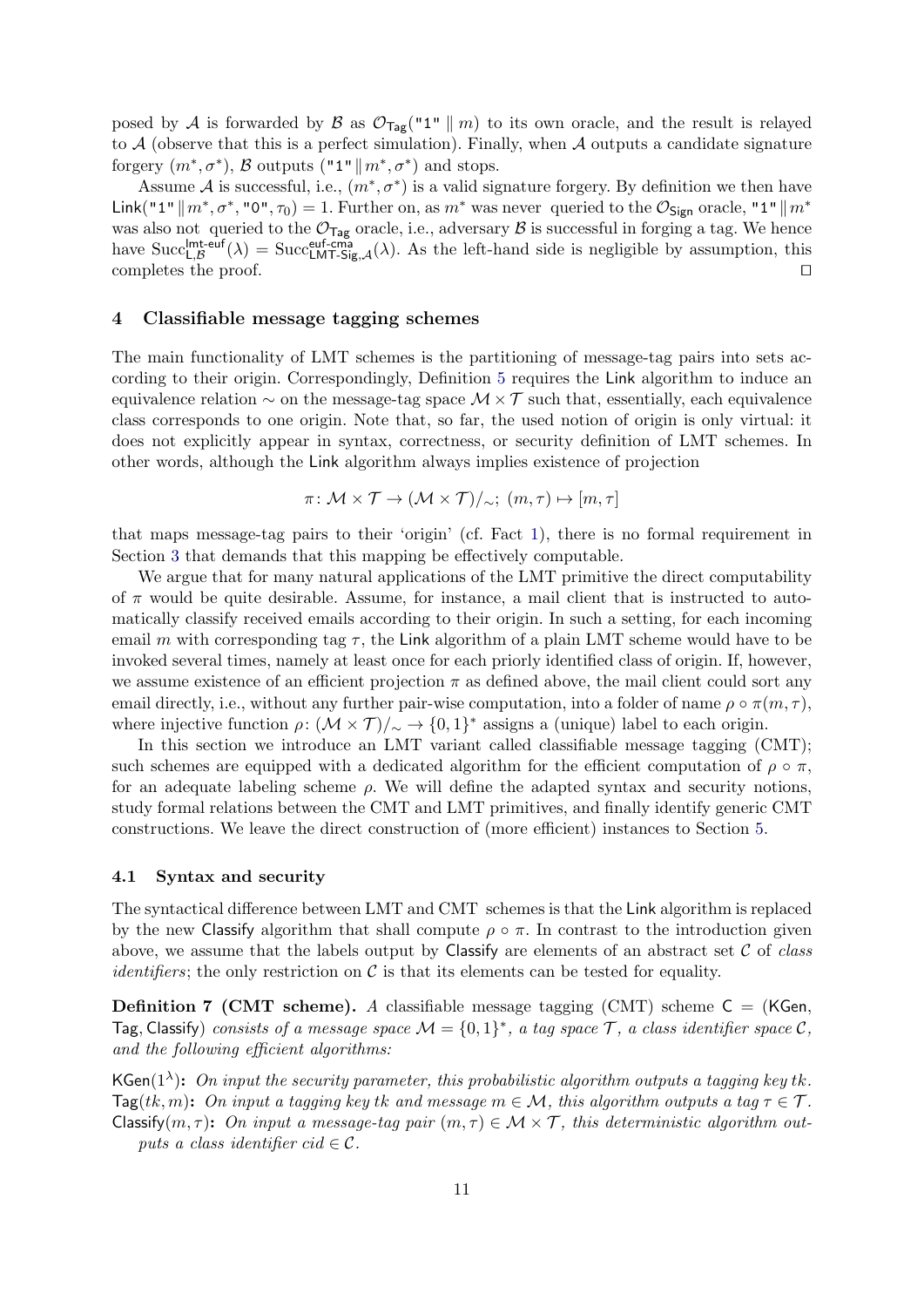| $\mathrm{Expt}_{C,\mathcal{A}}^{\mathsf{cmt-euf}}(1^{\lambda})$ :                    | $\mathrm{Expt}_{C,\mathcal{A}}^{\mathsf{cmt-suf}}(1^{\lambda})$ :                    | Processing of $\mathcal{O}_{\text{Tag}}(m)$ : |
|--------------------------------------------------------------------------------------|--------------------------------------------------------------------------------------|-----------------------------------------------|
| (a) $tk \leftarrow_R \mathsf{KGen}(1^\lambda)$                                       | (a) $tk \leftarrow_R \textsf{KGen}(1^{\lambda})$                                     | (a) $\tau \leftarrow_R \text{Tag}(tk, m)$     |
| (b) $(m^*, \tau^*) \leftarrow_R \mathcal{A}^{\mathcal{O}_{\mathsf{Tag}}}(1^\lambda)$ | (b) $(m^*, \tau^*) \leftarrow_R \mathcal{A}^{\mathcal{O}_{\text{Tag}}}(1^{\lambda})$ | (b) $Q \leftarrow Q \cup \{(m, \tau)\}\$      |
| (c) Return 1 iff all hold:                                                           | $(c)$ Return 1 iff all hold:                                                         | (c) Return $\tau$                             |
| $ (m^*, \cdot) \notin Q$                                                             | $ (m^*, \tau^*) \notin Q$                                                            |                                               |
| - Classify $(m^*, \tau^*) = c i d_{tk}$                                              | - Classify $(m^*, \tau^*) = c i d_{tk}$                                              |                                               |

Fig. 5. Experiments for (strong) unforgeability of CMT schemes. We assume that queries to  $\mathcal{O}_{\text{Tag}}$  oracle are answered as specified on the right, and that set Q is initialized as  $Q \leftarrow \emptyset$ .

Correctness of CMT schemes requires that for any two pairs of message and corresponding tag (created with the same tagging key) the Classify algorithm outputs the same class identifier:

**Definition 8** (Correctness of CMT schemes). A CMT scheme C is correct if for all  $\lambda \in \mathbb{N}$ , all  $tk \leftarrow_R \textsf{KGen}(1^{\lambda})$ , all  $m_1, m_2 \in \mathcal{M}$ , and all  $\tau_1 \leftarrow_R \textsf{Tag}(tk, m_1)$  and  $\tau_2 \leftarrow_R \textsf{Tag}(tk, m_2)$ , we have Classify $(m_1, \tau_1) =$ Classify $(m_2, \tau_2)$ .

Definition 9 (Key-specific class identifier  $cid_{tk}$ ). Consider a (correct) CMT scheme C and a fixed key tk  $\leftarrow_R$  KGen(1<sup> $\lambda$ </sup>). For any message  $m \in \mathcal{M}$ , compute  $\tau \leftarrow_R$  Tag(tk, m) and  $cid \leftarrow \textsf{Classify}(m, \tau)$ . Then the correctness of C ensures that cid is independent of both m and the randomness used in the Tag algorithm. In other words, for each tagging key tk there exists a (uniquely) corresponding key-specific class identifier  $cid_{tk}$  defined in this way.

Similarly to LMT schemes, we define unforgeability as the essential security property of CMT schemes: Given a collection of genuine message-tag pairs for a fixed class identifier  $cid_{tk}$ , it shall be impossible to come up with a tag  $\tau^*$  on a fresh message  $m^*$  such that Classify $(m^*, \tau^*) = c \cdot id_{tk}$ . We again distinguish two variants of unforgeability, namely cmt-euf, and the (strictly) stronger cmt-suf.

<span id="page-11-0"></span>Definition 10 (Unforgeability of CMT schemes). A CMT scheme C is (strongly) unforgeable (cmt-euf, respectively cmt-suf) if for all efficient adversaries  $A$  the success probability Succ<sub>C,A</sub> (resp., Succ<sub>C,A</sub>) is a negligible function where

$$
\mathrm{Succ}^{\mathsf{cmt}\text{-}\mathsf{euf}}_{\mathsf{C},\mathcal{A}}(\lambda) = \Pr\left[\mathrm{Expt}^{\mathsf{cmt}\text{-}\mathsf{euf}}_{\mathsf{C},\mathcal{A}}(1^{\lambda}) = 1\right] \quad \text{and} \quad \mathrm{Succ}^{\mathsf{cmt}\text{-}\mathsf{suf}}_{\mathsf{C},\mathcal{A}}(\lambda) = \Pr\left[\mathrm{Expt}^{\mathsf{cmt}\text{-}\mathsf{suf}}_{\mathsf{C},\mathcal{A}}(1^{\lambda}) = 1\right]
$$

are defined in respect to the experiments from Figure [5,](#page-0-0) and the probabilities are taken over the random coins of the respective experiment and the adversary.

<span id="page-11-1"></span>Remark 1 (Convenient class identifier spaces). Let  $C = (KGen, Tag, Classify)$  be a CMT scheme with class identifier space C. Let further  $H : C \to C'$  be a collision-resistant hash function, where  $\mathcal{C}'$  is an arbitrary set. It is easy to see that if  $\mathsf{C}$  is (strongly) unforgeable then so is  $C' = (KGen, Tag, H \circ Classify).$  In practice this leads to the conclusion that convenient class identifier spaces like  $\mathcal{C}' = \{0, 1\}^{160}$  can be assumed without loss of (much) generality.

#### 4.2 CMT schemes are special LMT schemes

We motivated the introduction of CMT schemes with the interest in a specially optimized LMT variant. However, it is not immediately apparent that schemes defined in accordance with Definitions [7–](#page-10-0)[10](#page-11-0) are indeed of the LMT type. We next give formal evidence for this relation, both syntax-wise and security-wise. Interestingly, as we will see, the reverse relation does not hold in general, i.e., there exist LMT schemes that do not have a CMT analogue.

Let  $C = (KGen, Tag, Classify)$  be an arbitrary CMT scheme with message space M and tag space  $\mathcal T$ . Define the following auxiliary algorithm: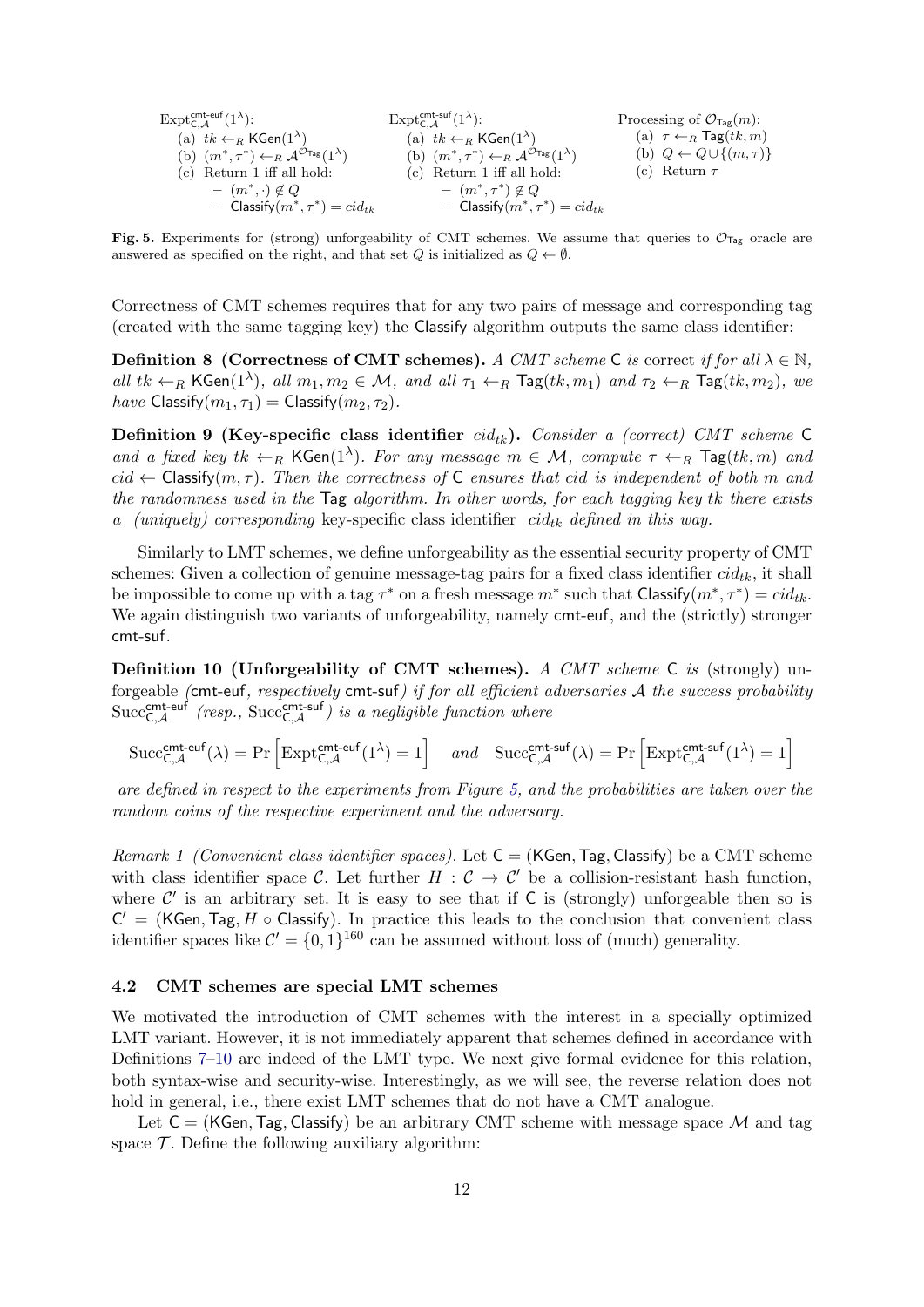Link $(m_1, \tau_1, m_2, \tau_2)$ : On input message-tag pairs  $(m_1, \tau_1), (m_2, \tau_2) \in \mathcal{M} \times \mathcal{T}$  output 0 or 1 such that the following condition is met:

$$
Link(m_1, \tau_1, m_2, \tau_2) = 1 \quad \Leftrightarrow \quad Classify(m_1, \tau_1) = Classify(m_2, \tau_2). \tag{2}
$$

Given this, define the LMT scheme corresponding to  $C$  as  $L = (KGen, Tag, Link)$ . Regarding its correctness, note that condition (a) of Definition [5](#page-5-0) is fulfilled due to the correctness of C, and that condition (b) follows from [\(2\)](#page-0-0) in conjunction with Fact [1.](#page-4-0) In addition, a comparison of Figures [3](#page-0-0) and [5](#page-0-0) readily establishes the following relation between security notions.

<span id="page-12-1"></span>Lemma 2 (Unforgeability of C is equivalent to unforgeability of  $\Box$ ). A CMT scheme is cmt-euf (resp. cmt-suf) if and only if the corresponding  $LMT$  scheme is  $|$ mt-euf (resp.  $|$ mt-suf).  $\Box$ 

<span id="page-12-2"></span>Remark 2 (Not all LMT schemes have CMT analogues). It is interesting to note that not all LMT schemes have a corresponding CMT scheme. Consider, for instance, the BLS-LMT scheme from Construction [1.](#page-6-0) A comparison of equations [\(1\)](#page-0-0) and [\(2\)](#page-0-0) suggests that the role of the keyspecific class identifier in a potential CMT analogue of BLS-LMT would be taken by  $cid_{tk} = tk$ , i.e., the tagging key itself. However, this would imply inefficiency of the Classify algorithm as it would have to solve DLP instances (from  $H(m)$  and  $H(m)^{tk}$  compute tk). This problem wouldn't be mitigated by instead setting  $cid_{tk} = g^{tk}$ , as Classify now would have to solve the CDH problem (from  $H(m)$  and  $H(m)^{tk}$  and g compute  $g^{tk}$ ). Observe also that switching to a group G in which DLP or CDH are easy is not an option as the unforgeability of BLS-LMT relies on their hardness; indeed, efficient DLP/CDH-solving Classify algorithms as discussed above would lead immediately to efficient adversaries against unforgeability.

#### 4.3 On the generic relation between signature and CMT schemes

In Section [3.3](#page-0-0) we showed how to construct LMT schemes from signature schemes and vice versa. We analyze next if similar results also hold in the CMT setting.

We will first focus on how to generically obtain CMT schemes from signature schemes. Recall that we based our corresponding transformation in the LMT setting on an arbitrary admissible equivalence relation  $R$  that determines how invalid tags are grouped together (cf. Construction [2\)](#page-8-0). This offers a degree of freedom that we implicitly exploit when constructing our signature-based CMT scheme Sig-CMT presented below: the key observation is that Con-struction [2](#page-8-0) with  $R = R_M^{*1}$  yields exactly the same LMT scheme as is obtained by understanding Sig-CMT as an LMT scheme in the terms of Section [4.2.](#page-0-0) Indeed, in both cases message-tag pairs are in relation exactly when either both tags are valid and the verification keys match (the latter serve as key-specific class identifiers in Sig-CMT), or when the tags are both invalid.

<span id="page-12-0"></span>Construction 4 (CMT scheme Sig-CMT from a generic signature scheme). Let  $\Sigma$  be a signature scheme with signature space  $\mathcal{S}ig$  and verification key space  $\mathcal{VK}$ . Define the CMT scheme Sig-CMT with tag space  $\mathcal{T} = \mathcal{S}ig \times \mathcal{VK}$  and class identifier space  $\mathcal{C} = \mathcal{VK} \cup {\{\perp\}}$  (where ∪˙ denotes the disjoint union) as follows:

KGen(1<sup> $\lambda$ </sup>): Set (sk, vk)  $\leftarrow_R \Sigma$ .KGen(1<sup> $\lambda$ </sup>) and output tagging key tk = (sk, vk). Tag(tk, m): Compute  $\sigma \leftarrow_R$  Sign(sk, m) and output tag  $\tau = (\sigma, vk)$ . Classify $(m, \tau)$ : Parse  $\tau$  as  $(\sigma, vk)$ . Output cid = vk if  $\text{Ver}(vk, m, \sigma) = 1$ . Otherwise, output  $cid = \perp.$ 

Correctness of the scheme is obvious. Concerning its security claim, by Lemma [2](#page-12-1) it suffices to prove the (strong) unforgeability of the LMT scheme corresponding to Sig-CMT. Following the observations above, as the latter scheme results from Construction [2](#page-0-0) with  $R = R_M^{*1}$ , Theorem 2 and Lemma [1](#page-8-1) establish the following security result.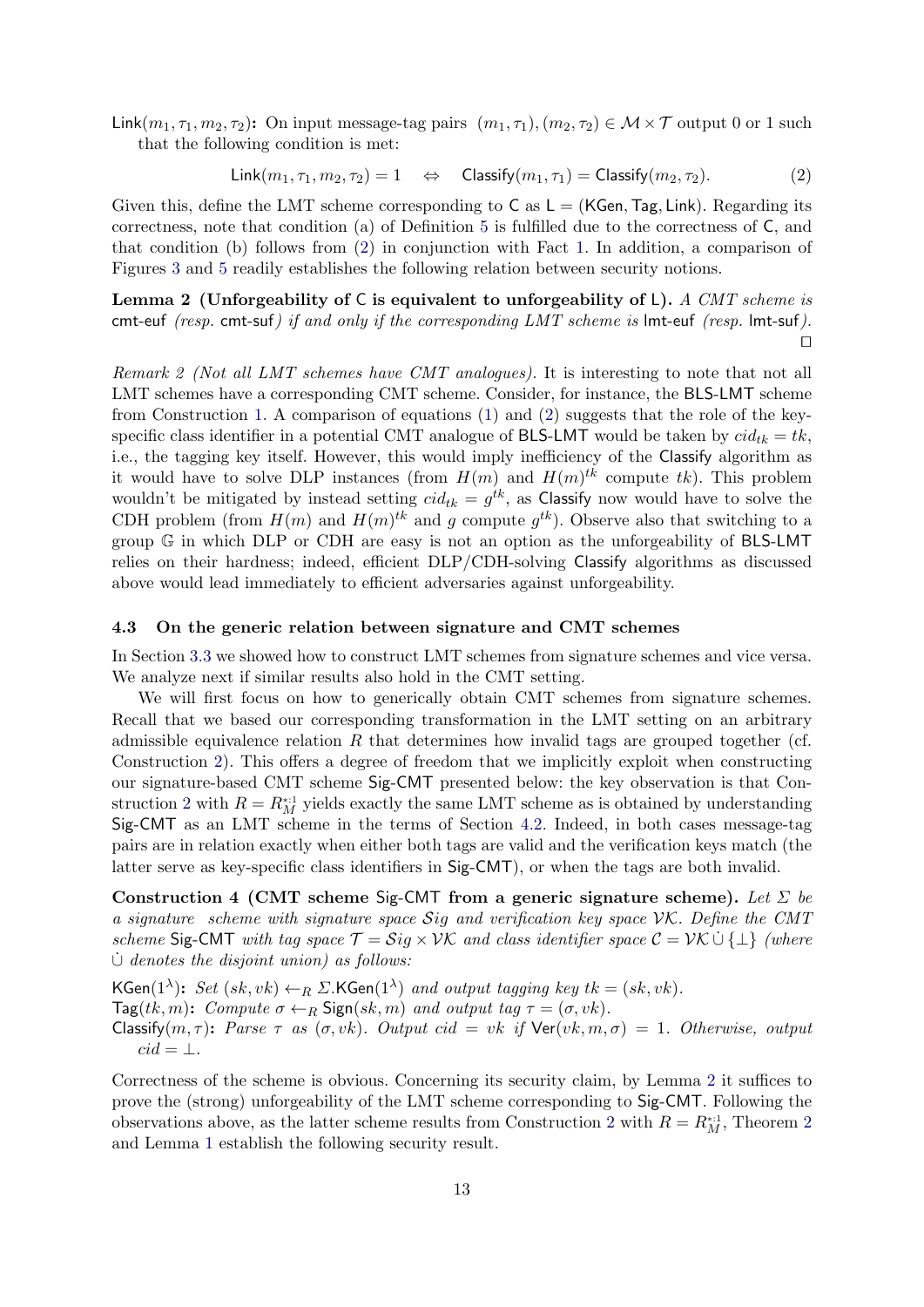Theorem 4 (Security of Sig-CMT). The CMT scheme Sig-CMT is (strongly) unforgeable if the underlying signature scheme  $\Sigma$  is (strongly) unforgeable.  $\square$ 

The next step is to generically construct a signature scheme from a CMT scheme. That this works in principle is not surprising by our earlier results: CMT schemes are just special LMT schemes, and the latter already imply signature schemes. We observe, however, that the following generic construction is slightly more efficient.

In CMT-Sig we use tagging keys tk as signing keys sk, and key-specific class identifiers  $cid_{tk}$ as verification keys vk. By Remark [1](#page-11-1) the verification key space  $VK$  of CMT-Sig can hence be chosen to be of a form convenient in practice<sup>[4](#page-13-1)</sup>, e.g.,  $VK = \{0, 1\}^{160}$ . Observe that here we do not require to prepend fixed strings to messages in order to split the message space into two disjoint subdomains, as it was necessary in the LMT case (cf. Construction [3\)](#page-9-0).

<span id="page-13-0"></span>Construction 5 (Signature scheme CMT-Sig from a generic CMT scheme). Let C be a CMT scheme with tag space  $\mathcal T$  and class identifier space  $\mathcal C$ . Define the signature scheme CMT-Sig with signature space  $\mathcal{S}ig = \mathcal{T}$  and verification key space  $\mathcal{VK} = \mathcal{C}$  as follows:

KGen(1<sup> $\lambda$ </sup>): Set tk  $\leftarrow_R C$ .KGen(1<sup> $\lambda$ </sup>) and compute corresponding key-specific class identifier cid<sub>tk</sub>. Output key pair  $(sk, vk) = (tk, cid_{tk}).$ 

Sign(sk, m): Compute  $\tau \leftarrow_R \text{Tag}(tk, m)$  and output signature  $\sigma = \tau$ .  $\text{Ver}(vk, m, \sigma)$ : Output 1 if Classify $(m, \tau) = cid_{tk}$ . Otherwise, output 0.

Correctness of CMT-Sig follows from the correctness of C. Observe that, regarding its security statement, we had to strengthen the precondition in comparison to Theorem [3](#page-0-0) for a technical reason.

**Theorem 5 (Security of CMT-Sig).** If  $M$  has super-polynomial cardinality, the signature scheme CMT-Sig is (strongly) unforgeable if the underlying CMT scheme C is (strongly) unforgeable.

Proof. We reduce the unforgeability of the CMT-Sig signature scheme to the unforgeability of CMT scheme C. The proof can easily be adapted to cover the strong variants of the corresponding security notions.

From an efficient adversary  $A$  against euf-cma of CMT-Sig we construct an efficient adversary B against cmt-euf of C. Concretely, after fixing a finite subset  $\mathcal{M}_0 \subseteq \mathcal{M}$  of super-polynomial size,  $\mathcal{B}(1^{\lambda})$  starts by picking a random message  $m_0 \leftarrow_R \mathcal{M}_0$ , posing a  $\tau_0 \leftarrow \mathcal{O}_{\text{Tag}}(m_0)$  query to its tagging oracle, and computing key-specific class identifier  $cid \leftarrow \text{Classify}(m_0, \tau_0)$ . Then  $\beta$ runs A, on input  $vk = cid$ , as a subroutine. Each oracle query  $\mathcal{O}_{Sign}(m)$  posed by A is forwarded by B as  $\mathcal{O}_{\mathsf{Tag}}(m)$  to its own oracle, and the result is relayed to A (observe that this is a perfect simulation). Finally, when A outputs a candidate signature forgery  $(m^*, \sigma^*)$ , B outputs the same pair and stops.

Assume A is successful, i.e.,  $(m^*, \sigma^*)$  is a valid signature forgery. By definition we then have Classify $(m^*, \sigma^*) = cid$ . Further on, as  $m^*$  was never queried to the  $\mathcal{O}_{Sign}$  oracle, either we have  $m^* = m_0$  (with negligible probability  $\epsilon \leq 1/|\mathcal{M}_0|$ ), or  $m^*$  was not queried to  $\mathcal{B}$ 's  $\mathcal{O}_{\text{Tag}}$  oracle, i.e., adversary B is successful in forging a tag. We hence have  $Succ_{C,\mathcal{B}}^{cont\text{-}euf}(\lambda) = Succ_{CMT\text{-}Sig,\mathcal{A}}^{euf\text{-}cma}(\lambda) - \epsilon$ . As both the left-hand side and  $\epsilon$  are negligible by assumption, this completes the proof.  $\square$ 

<span id="page-13-1"></span><sup>4</sup> Note that, in a different context, a similar approach is discussed by Katz [\[29,](#page-21-11) Section 2.4.2]. However, our construction is more efficient than his as our signatures do not need to explicitly carry the verification key.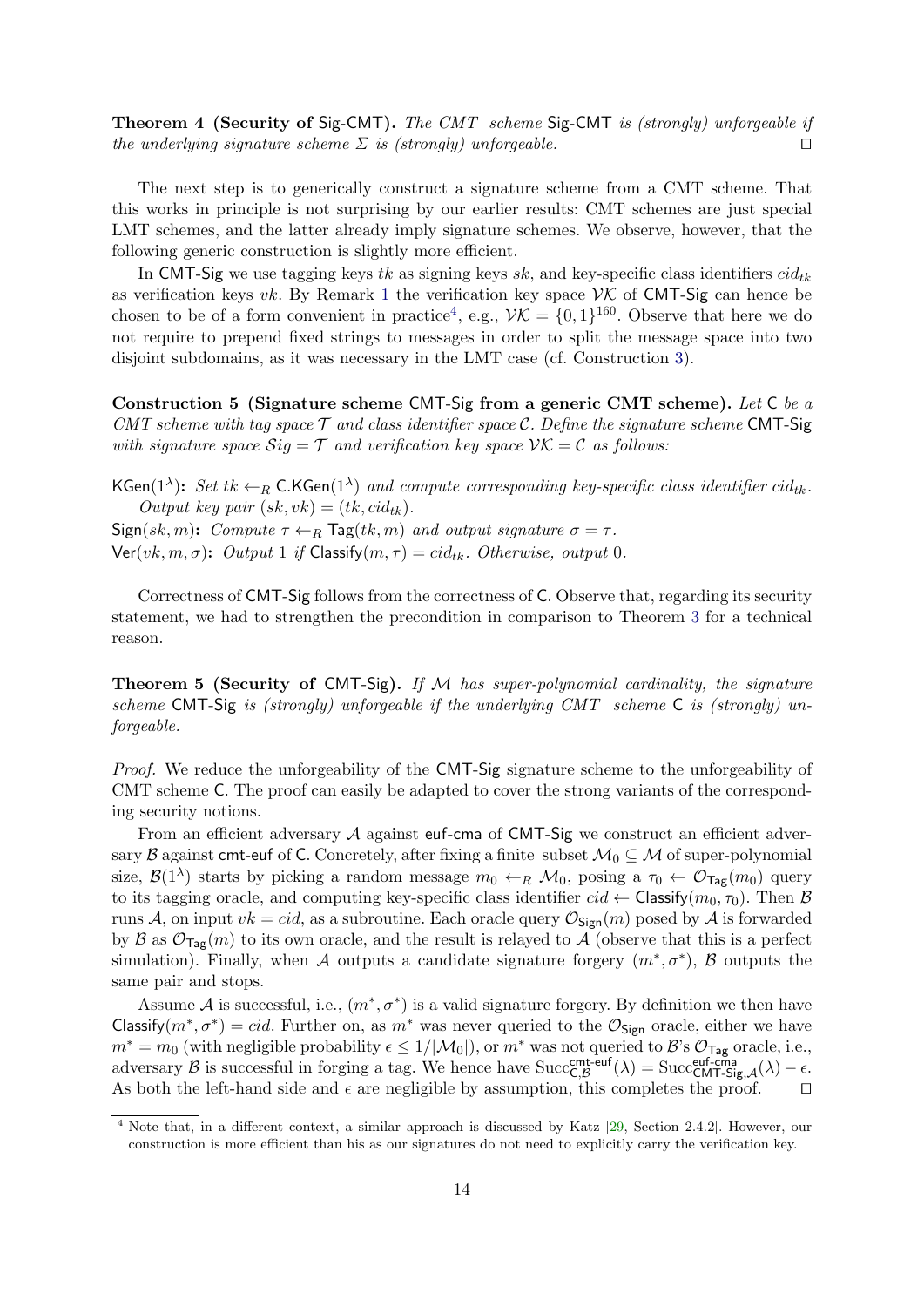## 5 Practical classifiable message tagging constructions

We focus next on practical, efficiency-optimized CMT constructions. Our motivation comes from the observation that the generic methods from Construction [4](#page-12-0) demand a signature scheme's verification key to be included in every tag; as we reveal, this is not required in direct, i.e., non-generic constructions. Indeed, we propose two CMT schemes with more compact tags: one defined over a prime-order cyclic group with security under the DLP assumption in the random oracle model, and one based on pairings that does not require random oracles. Interestingly, both constructions are implicitly based on signature schemes where the verification key can be uniquely reconstructed from any (valid) signature.

We additionally note that we did not succeed in constructing efficient CMT (or LMT) schemes with security based on the hardness of factoring integers: in all potential schemes we identified, the corresponding (RSA) modulus had to be included in the tags. As such moduli are typically quite large (1024–4096 bits), the efficiency benefits obtainable by a direct construction in comparison to our generic methods are rather small. Indeed, all considered schemes based on RSA or factoring were easily outperformed by our non-factoring-based proposals. See Section [5.4](#page-0-0) for more details about our approach to find factoring-based CMT schemes.

We finally point out that in Section [6](#page-0-0) we consider standardized email authentication schemes (OpenPGP and S/MIME) and analyze whether they can be reinterpreted as CMT (or LMT) schemes.

## 5.1 A direct CMT construction without random oracles

Recall that the BLS-LMT scheme from Construction [1](#page-6-0) is related to the (pairing-based) BLS signature scheme; as noted in Remark [2](#page-12-2) it does not seem to be convertible to a CMT scheme. However, the also pairing-based Waters signature scheme (cf. Waters [\[47\]](#page-22-0) and Figure [6\)](#page-0-0), which is provably secure in the standard model under the CDH assumption, gives rise to the following CMT scheme.

<span id="page-14-0"></span>Construction 6 (CMT scheme Waters-CMT). The CMT scheme Waters-CMT is defined in respect to a (symmetric) bilinear group  $\mathbb G$  and a hash function  $H: \mathcal M \to \{0,1\}^k$ , for an integer  $k \in \mathbb{N}$ . More precisely, for a set  $(\mathbb{G}, \mathbb{G}_T, q, g, e)$  it is assumed that  $\mathbb{G} = \langle g \rangle$  is a cyclic group of prime order q and that  $e: \mathbb{G} \times \mathbb{G} \to \mathbb{G}_T$  is a bilinear map. For fixed  $u', u_1, \ldots, u_k \in \mathbb{G}$  define functions  $W: \{0,1\}^k \to \mathbb{G}; (m_1,\ldots,m_k) \mapsto u' \prod_{i=1}^k (u_i)^{m_i}$  and  $H' = W \circ H$ . The tag space of Waters-CMT is  $\mathcal{T} = \mathbb{G} \times \mathbb{G}$ , the class identifier space is  $\mathcal{C} = \mathbb{G}_T$ , and its algorithms are specified in Figure [6.](#page-0-0)

Correctness of Waters-CMT is due to the fact that for all  $m_1, m_2 \in \mathcal{M}$  and  $r_1, r_2 \in \mathbb{Z}_q$  we have

$$
e(g^x H'(m_1)^{r_1}, g)/e(H'(m_1), g^{r_1}) = e(g, g)^x = e(g^x H'(m_2)^{r_2}, g)/e(H'(m_2), g^{r_2}).
$$

In other words, for tagging key tk we have the key-specific class identifier  $cid_{tk} = e(g, g)$ <sup>tk</sup> (which corresponds exactly with the verification key in the Waters scheme). We next analyze the security properties of Waters-CMT.

Theorem 6 (Security of Waters-CMT). The CMT scheme Waters-CMT is unforgeable (cmt-euf) if the CDH assumption holds in  $\mathbb G$  and H is collision-resistant, in the common reference string (CRS) model.

Proof. We reduce the unforgeability of Waters-CMT to the existential unforgeability of the Waters signature scheme (defined over the same bilinear group). Intuitively, together with Fact [3](#page-15-1)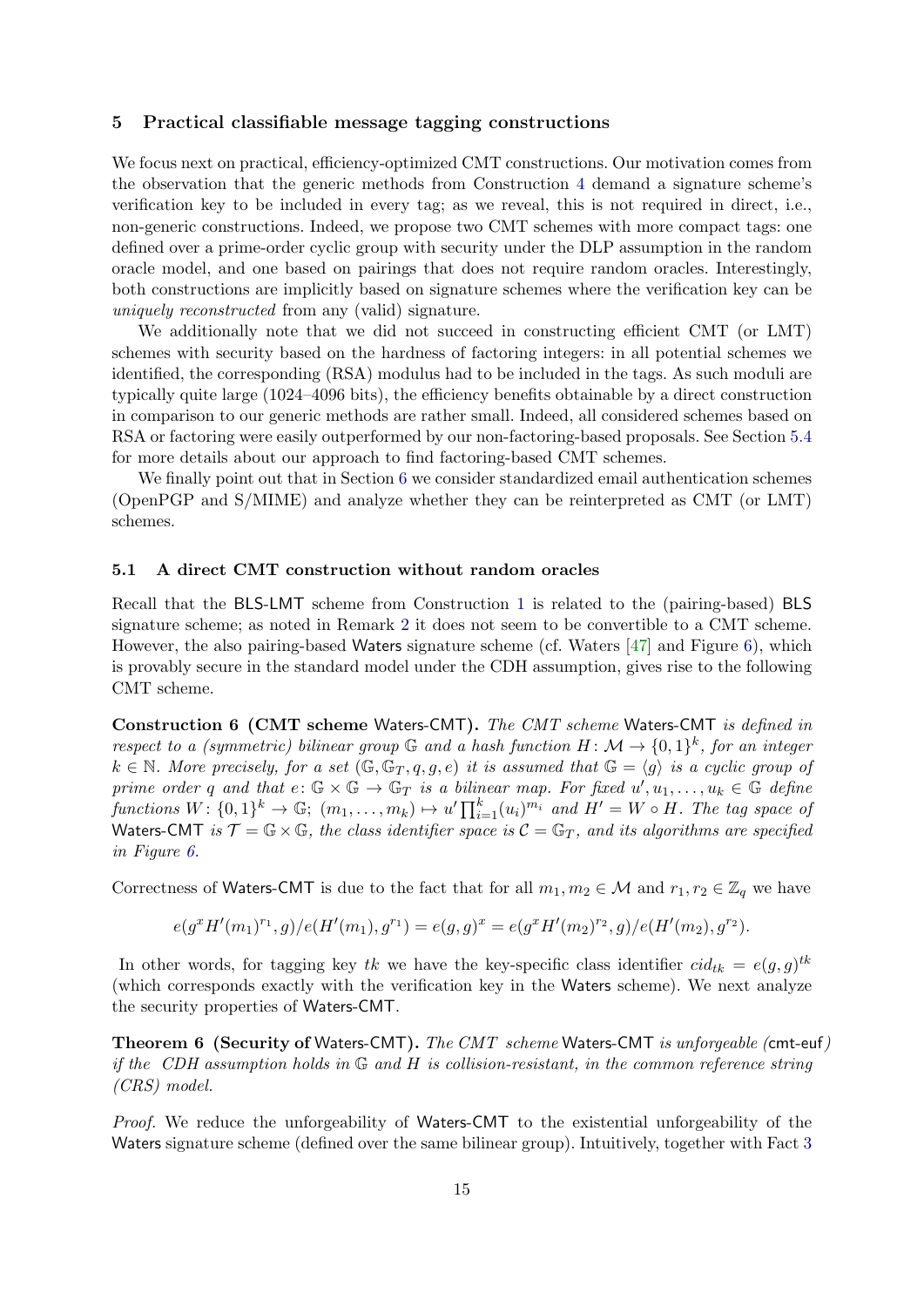$KGen(1^{\lambda})$ :  $x \leftarrow_R \mathbb{Z}_q$  $X \leftarrow e(g, g)^x$ Output  $(sk, vk) = (x, X)$  $Sign(sk, m)$ :  $r \leftarrow_R \mathbb{Z}_q$  $\sigma_1 \leftarrow g^x H'(m)^r$  $\sigma_2 \leftarrow g^r$ Output  $\sigma = (\sigma_1, \sigma_2)$  $\mathsf{Ver}(vk, m, \sigma)$ : Parse  $\sigma$  as  $(\sigma_1, \sigma_2)$ If  $e(\sigma_1, g)/e(H'(m), \sigma_2) = X$ output 1, else output 0  $KGen(1^{\lambda})$ :  $x \leftarrow_R \mathbb{Z}_q$ Output  $tk = x$  $Tag(tk, m)$ :  $r \leftarrow_R \mathbb{Z}_q$  $\tau_1 \leftarrow g^x H'(m)^r$  $\tau_2 \leftarrow g^r$ Output  $\tau = (\tau_1, \tau_2)$ Classify $(m, \tau)$ : Parse  $\tau$  as  $(\tau_1, \tau_2)$  $cid \leftarrow e(\tau_1, g)/e(H'(m), \tau_2)$ Output cid

Fig. 6. Signature scheme Waters (top) and CMT scheme Waters-CMT (bottom). For further details see Construction [6.](#page-14-0)

below, this establishes the statement. However, due to the fact that we let all entities share a common set of elements  $u', u_1, \ldots, u_k \in \mathbb{G}$  for function W, the security reduction technically requires these elements to be specified in a CRS.

From an efficient adversary  $A$  against cmt-euf of Waters-CMT we construct an efficient adversary  $\beta$  against euf-cma of Waters. Concretely,  $\mathcal{B}(vk)$  runs  $\mathcal{A}(1^{\lambda})$  as a subroutine. Each oracle query  $\mathcal{O}_{\text{Tag}}(m)$  posed by  $\mathcal A$  is forwarded by  $\mathcal B$  as  $\mathcal{O}_{\text{Sign}}(m)$  to its own oracle, and the result is relayed to  $A$  (observe that this is a perfect simulation). Finally, when  $A$  outputs a candidate tag forgery  $(m^*, \tau^*)$ ,  $\beta$  outputs the same pair and stops.

Assume A is successful, i.e.,  $(m^*, \tau^*)$  with  $\tau^* = (\tau_1^*, \tau_2^*)$  is a valid tag forgery. By definition we then have  $e(\tau_1^*,g)/e(H'(m^*),\tau_2^*)=cid_{tk}=e(g,g)^{tk}$ , hence in particular  $\tau^*$  is a valid Waters signature on  $m^*$ . Further on, as  $m^*$  was never queried to the  $\mathcal{O}_{\text{Tag}}$  oracle, it was also not queried to  $\mathcal{B}$ 's  $\mathcal{O}_{Sign}$  oracle, i.e., adversary  $\mathcal{B}$  is successful in forging a signature. We hence have  $Succ_{Waters,B}^{euf-cma}(\lambda) = Succ_{Waters-CMT,\mathcal{A}}^{CML}(\lambda)$ . As the left-hand side is negligible by assumption, this completes the proof.  $\Box$ 

<span id="page-15-1"></span>Fact 3 (Unforgeability of Waters signature scheme [\[47\]](#page-22-0)). The Waters signature scheme is existentially unforgeable (euf-cma) if the CDH assumption holds in  $\mathbb G$  and  $H$  is collisionresistant. The scheme is rerandomizable and hence not strongly unforgeable.

#### 5.2 A highly practical CMT scheme based on the DLP

Our second CMT scheme is even more efficient than Waters-CMT, as it requires no pairing operation but is instead defined over a regular prime-order group. More precisely, it is based on the Schnorr signature scheme (cf. Schnorr [\[43,](#page-21-12)[44\]](#page-21-13) and Figure [7\)](#page-0-0) and exploits the fact that in the latter the verification key can be reconstructed from any valid signature, requiring only one (multi-)exponentiation. Interestingly this does not hold for the related signature schemes DSA and ECDSA, as we explore in Section [5.3.](#page-0-0) We specify the new scheme as follows:

<span id="page-15-0"></span>Construction 7 (CMT scheme Schnorr-CMT). The CMT scheme Schnorr-CMT is defined in respect to a cyclic group  $\mathbb{G} = \langle g \rangle$  of prime order q and a hash function  $H : \mathcal{M} \times \mathbb{G} \to \mathbb{Z}_q$ . The tag space of Schnorr-CMT is  $\mathcal{T} = \mathbb{G} \times \mathbb{Z}_q$ , the class identifier space is  $\mathcal{C} = \mathbb{G}$ , and its algorithms are specified in Figure [7.](#page-0-0)

For the correctness of Schnorr-CMT observe that for all  $m_1, m_2 \in \mathcal{M}$  and  $r_1, r_2 \in \mathbb{Z}_q$  we have

$$
(g^{s_1}/R_1)^{1/H(m_1,R_1)} = (g^{k_1+xc_1}/g^{k_1})^{1/c_1} = g^x = (g^{k_2+xc_2}/g^{k_2})^{1/c_2} = (g^{s_2}/R_2)^{1/H(m_2,R_2)}.
$$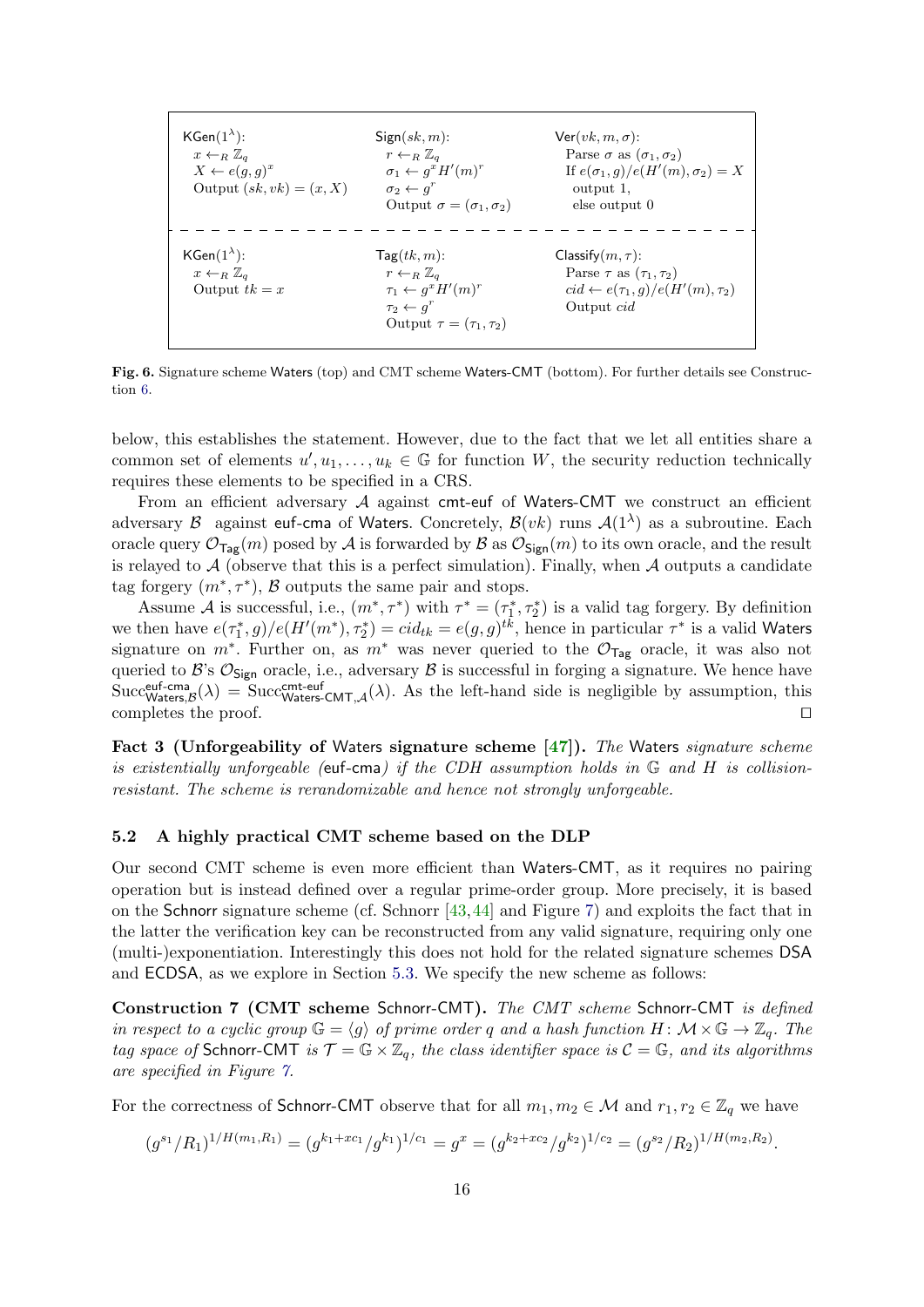$$
\begin{array}{|c|c|} \hline \text{KGen}(1^{\lambda}) : & \text{Sign}(sk, m): & \text{Ver}(vk, m, \sigma): \\ x \leftarrow_R \mathbb{Z}_q & k \leftarrow_R \mathbb{Z}_q & \text{Parse } \sigma \text{ as } (R, s) \\ X \leftarrow g^x & R \leftarrow g^k & \text{If } g^s = RX^{H(m, R)} \\ \hline \text{Output } (sk, vk) = (x, X) & c \leftarrow H(m, R) & \text{output } 1, \\ s \leftarrow k + xc \bmod q & \text{else output } 0 \\ \hline \text{Output } \sigma = (R, s) \\ \hline \text{KGen}(1^{\lambda}): & \text{Tag}(tk, m): & \text{Classify}(m, \tau): \\ x \leftarrow_R \mathbb{Z}_q & k \leftarrow_R \mathbb{Z}_q & \text{Parse } \tau \text{ as } (R, s) \\ \hline \text{Output } tk = x & R \leftarrow g^k & \text{cid } \leftarrow (g^s/R)^{1/H(m, R)} \\ s \leftarrow k + xc \bmod q & \text{Output } cd \\ s \leftarrow k + xc \bmod q & \text{Output } \tau = (R, s) \\ \hline \end{array}
$$

Fig. 7. Signature scheme Schnorr (top) and CMT scheme Schnorr-CMT (bottom). For further details see Construction [7.](#page-15-0)

In other words, for tagging key tk we have the key-specific class identifier  $cid_{tk} = g^{tk}$  (which corresponds exactly with the verification key in the Schnorr scheme). We establish the security of Schnorr-CMT as follows.

Theorem 7 (Security of Schnorr-CMT). The CMT scheme Schnorr-CMT is strongly unforgeable ( $c$ mt-suf) if the DLP is hard in  $G$  and  $H$  is modeled as a random oracle. By consequence, the scheme is also unforgeable (cmt-euf).

Proof. We reduce the strong unforgeability of Schnorr-CMT to the strong existential unforgeability of the Schnorr signature scheme. Together with Fact [4](#page-16-0) below, this establishes the statement.

From an efficient adversary  $A$  against cmt-suf of Schnorr-CMT we construct an efficient adversary  $\beta$  against suf-cma of Schnorr. Concretely,  $\mathcal{B}(vk)$  runs  $\mathcal{A}(1^{\lambda})$  as a subroutine. Each oracle query  $\mathcal{O}_{\text{Tag}}(m)$  posed by A is forwarded by B as  $\mathcal{O}_{\text{Sign}}(m)$  to its own oracle, and the result is relayed to  $A$  (observe that this is a perfect simulation). Finally, when  $A$  outputs a candidate tag forgery  $(m^*, \tau^*)$ ,  $\beta$  outputs the same pair and stops.

Assume A is successful, i.e.,  $(m^*, \tau^*)$  with  $\tau^* = (R^*, s^*)$  is a valid tag forgery. By definition we then have  $(g^{s^*}/R^*)^{1/H(m^*,R^*)} = cid_{tk} = g^{tk}$ , i.e.,  $g^{s^*} = R^*(g^{tk})^{H(m^*,\bar{R}^*)}$ , hence in particular  $\tau^*$  is a valid Schnorr signature on  $m^*$ . Further on, as  $m^*$  was never queried to the  $\mathcal{O}_{\text{Tag}}$  oracle with answer  $\tau^*$ , it was also not queried to  $\mathcal{B}$ 's  $\mathcal{O}_{Sign}$  oracle with that answer, i.e., adversary  $\mathcal{B}$ is successful in forging a signature. We hence have  $Succ^{\text{surf-cma}}_{\text{Schnorr},\mathcal{B}}(\lambda) = Succ^{\text{cmt-suf}}_{\text{Schnorr}-\text{CMT},\mathcal{A}}(\lambda)$ . As the left-hand side is negligible by assumption, this completes the proof.  $\square$ 

<span id="page-16-0"></span>Fact 4 (Unforgeability of Schnorr signature scheme [\[38,](#page-21-14) [39\]](#page-21-15)). The Schnorr signature scheme is strongly existentially unforgeable (suf-cma) if DLP is hard in G and H is modeled as a random oracle.[5](#page-16-1)

Remark 3 (Efficiency of Schnorr-CMT). The practical efficiency of Schnorr-CMT primarily depends on the choice of the underlying cyclic group. One of the fastest available implementations of the Schnorr signature scheme is the elliptic-curve-based Ed25519 by Bernstein *et al.* [\[6\]](#page-20-8), with a reported 110000 and 70000 signing and verification operations per second, respectively, on a current high-end CPU. After studying the corresponding source  $\c{code}^6$  $\c{code}^6$  we can confirm that

<span id="page-16-1"></span> $<sup>5</sup>$  Although the statement proven by Pointcheval and Stern [\[39\]](#page-21-15) considers only euf-cma security, their results can</sup> readily be extended to also cover the suf-cma notion.

<span id="page-16-2"></span><sup>6</sup> Available under a free license at <http://bench.cr.yp.to/supercop.html>.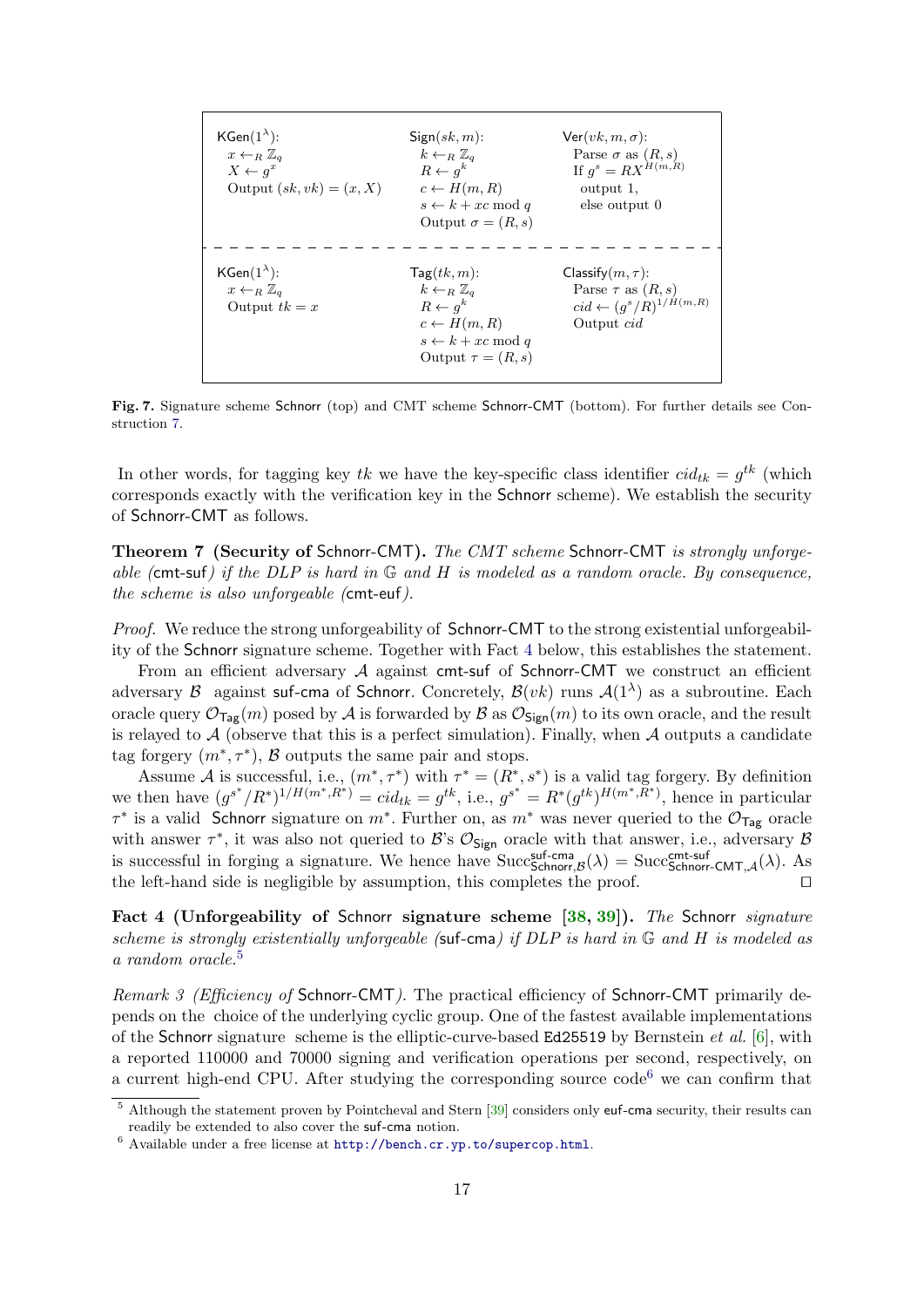| $KGen(1^{\lambda})$ :<br>$Sign(sk, m)$ :<br>$x \leftarrow_R \mathbb{Z}_a$<br>$k \leftarrow_R \mathbb{Z}_a$<br>$r \leftarrow \varphi(q^k)$<br>$X \leftarrow q^x$<br>$s \leftarrow k^{-1}(H(m) + rx) \bmod q$<br>Output $(sk, vk) = (x, X)$<br>Output $\sigma = (r, s)$ | $\mathsf{Ver}(vk, m, \sigma)$ :<br>Parse $\sigma$ as $(r, s)$<br>If $\varphi((g^{H(m)}X^r)^{1/s}) = r$<br>output 1,<br>else output 0 |
|-----------------------------------------------------------------------------------------------------------------------------------------------------------------------------------------------------------------------------------------------------------------------|--------------------------------------------------------------------------------------------------------------------------------------|
|-----------------------------------------------------------------------------------------------------------------------------------------------------------------------------------------------------------------------------------------------------------------------|--------------------------------------------------------------------------------------------------------------------------------------|

Fig. 8. Signature schemes DSA and ECDSA. See Section [5.3](#page-0-0) for further details. For clarity of exposition we omit tests demanded by the standards [\[35,](#page-21-2) [2\]](#page-20-9) that ensure  $r \neq 0 \neq s$ .

Ed25519 signatures indeed follow the pattern  $\sigma = (R, s)$  from Figure [7,](#page-0-0) i.e., they can be understood as CMT tags according to our construction (with a minimal modification, though: in Ed25519 the verification key vk is an auxiliary input to hash function  $H$ ; removing it will turn the signature scheme into a CMT scheme without affecting its existential unforgeability). While, due to the added inversion in  $\mathbb{Z}_q$ , the Classify timings will be slightly less impressive than those of the original Ver routine, it seems conservative to expect the feasibility of 50000 CMT classifications per second.

### 5.3 On DSA- and ECDSA-based CMT schemes

Two variants of the Schnorr signature scheme are given by DSA [\[35\]](#page-21-2) and ECDSA [\[2\]](#page-20-9). We point out that, so far, all formal results in support of the schemes' unforgeability are in the generic group model [\[12\]](#page-20-10), i.e., more direct reductions to, say, the DLP are not known. Nevertheless, due to the great popularity and progress in standardization of DSA and ECDSA, we discuss in the following the feasibility of understanding corresponding signatures as CMT tags, in a way similar to that of Construction [7.](#page-15-0) Note that here we intentionally do not consider schemes that rely on modified versions of DSA or ECDSA, as corresponding changes would typically imply code adaptions on the tag-creation side, and in settings where this is acceptable our Schnorr-CMT from Section [5.2](#page-0-0) seems to be the favorable option anyway (ultimately for the reason that its security is supported by a reduction to a standard hardness assumption).

Both DSA and ECDSA are defined in respect to a cyclic group  $\mathbb{G} = \langle g \rangle$  of prime order q and a hash function  $H: \mathcal{M} \to \mathbb{Z}_q$ . Specifically, for DSA we have  $\mathbb{G} \subseteq \mathbb{Z}_p^*$  for a suitable prime p, and for **ECDSA** we have  $\mathbb{G} \subseteq E(K)$  for an elliptic curve defined over a finite field K. Both schemes additionally require a dedicated hash function  $\varphi: \mathbb{G} \to \mathbb{Z}_q$ ; for DSA, assuming the canonical representation of elements  $h \in \mathbb{Z}_p^*$  such that  $h \in \{1, \ldots, p-1\}$ , we have  $\varphi: h \mapsto (h \mod q)$ , and for **ECDSA** we have  $\varphi: P \mapsto e(P.x)$ , i.e., each curve point is mapped to an encoding of its x-value. As DSA and ECDSA coincide in all remaining aspects, their specific algorithms are jointly reproduced in Figure [8.](#page-0-0)

Let us try to understand DSA and ECDSA as CMT schemes in a way similar to that of Construction [7,](#page-15-0) i.e., we aim at recovering verification keys from signatures. Inspection of the verification equation in Figure [8](#page-0-0) shows that for the verification key  $X$  we have

$$
X \in \left( (\varphi^{-1}(r))^s / g^{H(m)} \right)^{1/r}.
$$

That is, we might have a chance to recover X from  $\sigma = (r, s)$  if preimages of  $\varphi$  can efficiently be computed. In the DSA case there seems to be no hope: for every  $r \in \mathbb{Z}_q$  there exist  $(p-1)/q$ many preimages  $\varphi^{-1}(r)$  in  $\mathbb{Z}_p^*$ , and it seems impossible to efficiently identify from those the 'right one', i.e., the (hopefully unique) preimage that is in  $\mathbb{G}$ .

<span id="page-17-0"></span><sup>&</sup>lt;sup>7</sup> Observe that inverting  $\varphi$  would be possible if the index of  $\mathbb{G}$  in  $\mathbb{Z}_p^*$  was small (e.g., in the 'safe prime' setting where  $p = 2q + 1$ ; however, the DSA standard requires  $|\mathbb{Z}_p^*|/|\mathbb{G}|$  to be large (e.g.,  $|\mathbb{Z}_p^*| \approx 2^{1024}$  and  $|\mathbb{G}| \approx 2^{160}$ ).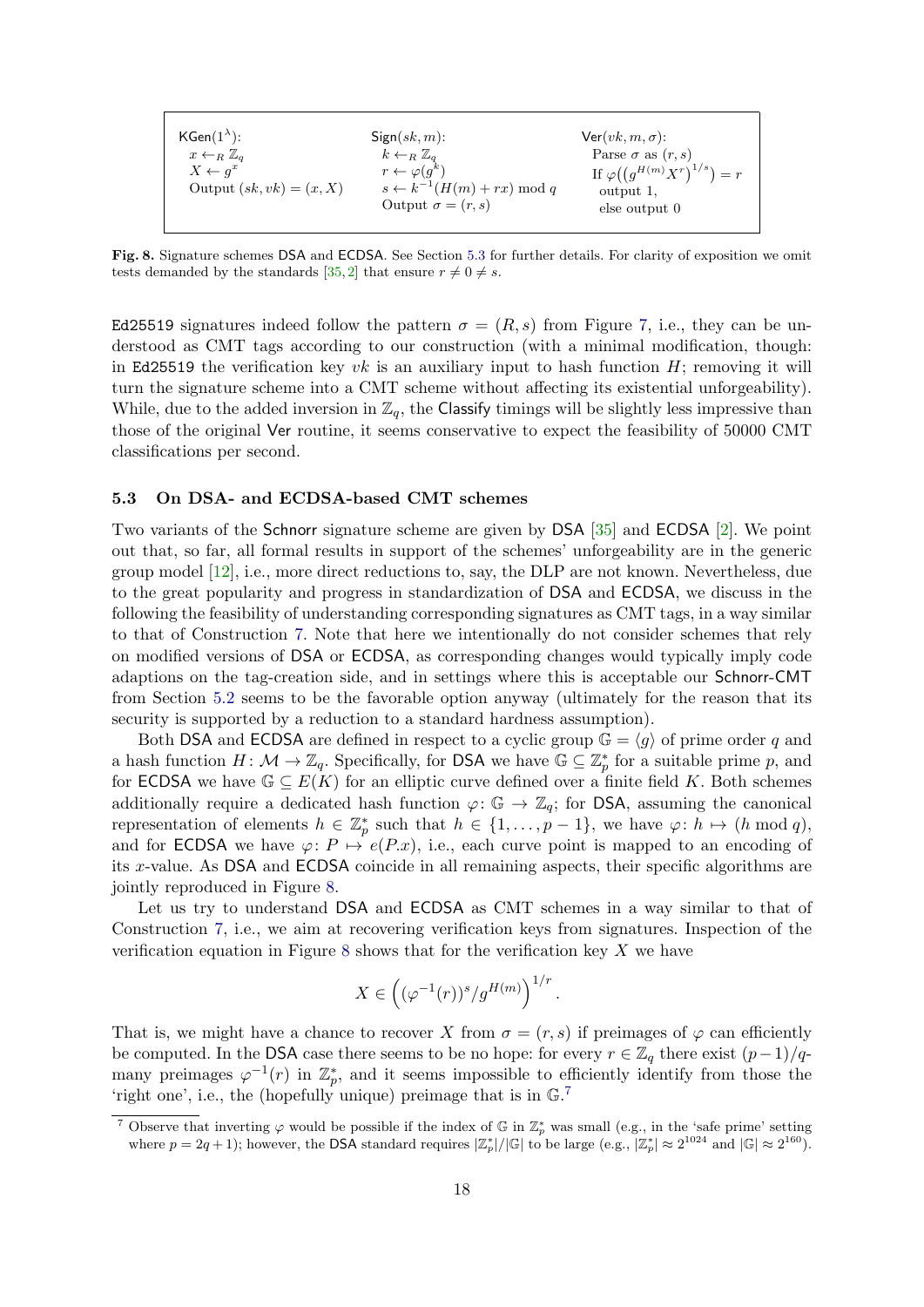At first sight, the **ECDSA** case looks more promising as we have  $|\varphi^{-1}(r)| \leq 2$  for all  $r \in \mathbb{Z}_q$ . Generally, for each occurring value r two different preimages  $\varphi^{-1}(r)$  can be efficiently determined through solving a simple quadratic equation in a finite field [\[11,](#page-20-11) Section 2.3.4]. However, it remains unclear how to identify among the two solutions the one that leads to the recovery of the right verification key X. Clearly, if we modified the Sign algorithm such that it either would include in the signatures a small piece of information that would allow identifying the right preimage of the particular value  $r<sup>8</sup>$  $r<sup>8</sup>$  $r<sup>8</sup>$ , or such that it would iteratively generate signatures until one is obtained where a specific realization of  $\varphi^{-1}$  reconstructs the right preimage, then this would immediately give rise to an **ECDSA**-based CMT scheme. However, given that an efficiency decrease in the tag generation algorithm seems unavoidable, we don't see a convincing reason that would make the deployment of such a CMT scheme favorable over our Schnorr-CMT from Section [5.2,](#page-0-0) in particular as the latter can be instantiated over the same elliptic curve as ECDSA.

#### 5.4 On CMT constructions from Fiat-Shamir-transformed signature schemes

As can be noticed from Figure [7,](#page-0-0) the Schnorr signature scheme and our Schnorr-CMT scheme have quite similar structure. The fact that the former is conceptually rooted in the Fiat-Shamir paradigm (that allows to generically transform certain identification schemes into signature schemes [\[17\]](#page-21-16)) encourages to analyze whether also other Fiat-Shamir-based signature schemes yield efficient CMT schemes analogously.

We evaluated, besides Schnorr signatures, a total of four standard Fiat-Shamir-based signature schemes in respect to their amenability towards construction of CMT. More precisely, we considered the schemes by Goldwasser, Micali, and Rackoff [\[19\]](#page-21-17), by Fiat and Shamir [\[17\]](#page-21-16), by Guillou and Quisquater [\[23\]](#page-21-18), and by Micali, Ong, and Schnorr [\[34,](#page-21-19) [36\]](#page-21-20) (for details on the schemes see Katz [\[29\]](#page-21-11)). However, we did not succeed in finding attractive CMT solutions basing on these schemes, for several reasons. First of all, the four schemes rely on the hardness of factoring integers, and it seems that the corresponding moduli  $N = pq$  have to be included in every tag of a derived CMT scheme (see the discussion in the introduction of this section). Additionally, considering the scheme by Fiat and Shamir, its long verification key (consisting of  $\lambda$  elements in  $\mathbb{Z}_N$ , where  $\lambda$  is the security parameter) prevents an efficient CMT construction. Finally, for recovering the verification key from signatures (as we did in Sections [5.1](#page-0-0) and [5.2\)](#page-0-0), in the schemes by Guillou and Quisquater, and by Micali, Ong, and Schnorr, inversions modulo  $\varphi(N)$  have to be computed without knowing factors p and q, which is impossible according to the schemes' underlying hardness assumptions.

Therefore, the Schnorr-CMT scheme remains our only direct and efficient construction derived from a Fiat-Shamir-transformed signature scheme.

#### 6 Linkable message tagging from email authentication schemes

In the course of this paper we introduced and analyzed several LMT and CMT schemes. One of the envisioned applications is to ease email authentication by enabling corresponding client software to automatically decide whether any two incoming messages originate from the same sender—without demanding any prior exchange of (public) key material. On first sight it seems that using such schemes would require extending email clients by additional software components. However, in Sections [3.3](#page-0-0) and [4.3](#page-0-0) we learned that LMT and CMT schemes are closely related to signature schemes. As most modern email clients have built-in support for the latter (e.g., following the OpenPGP or S/MIME standards), it is an interesting question whether signatures created by standardized email authentication schemes can be (mis-)used to realize

<span id="page-18-0"></span><sup>8</sup> A similar technique is proposed in [\[11,](#page-20-11) Section 4.1.6].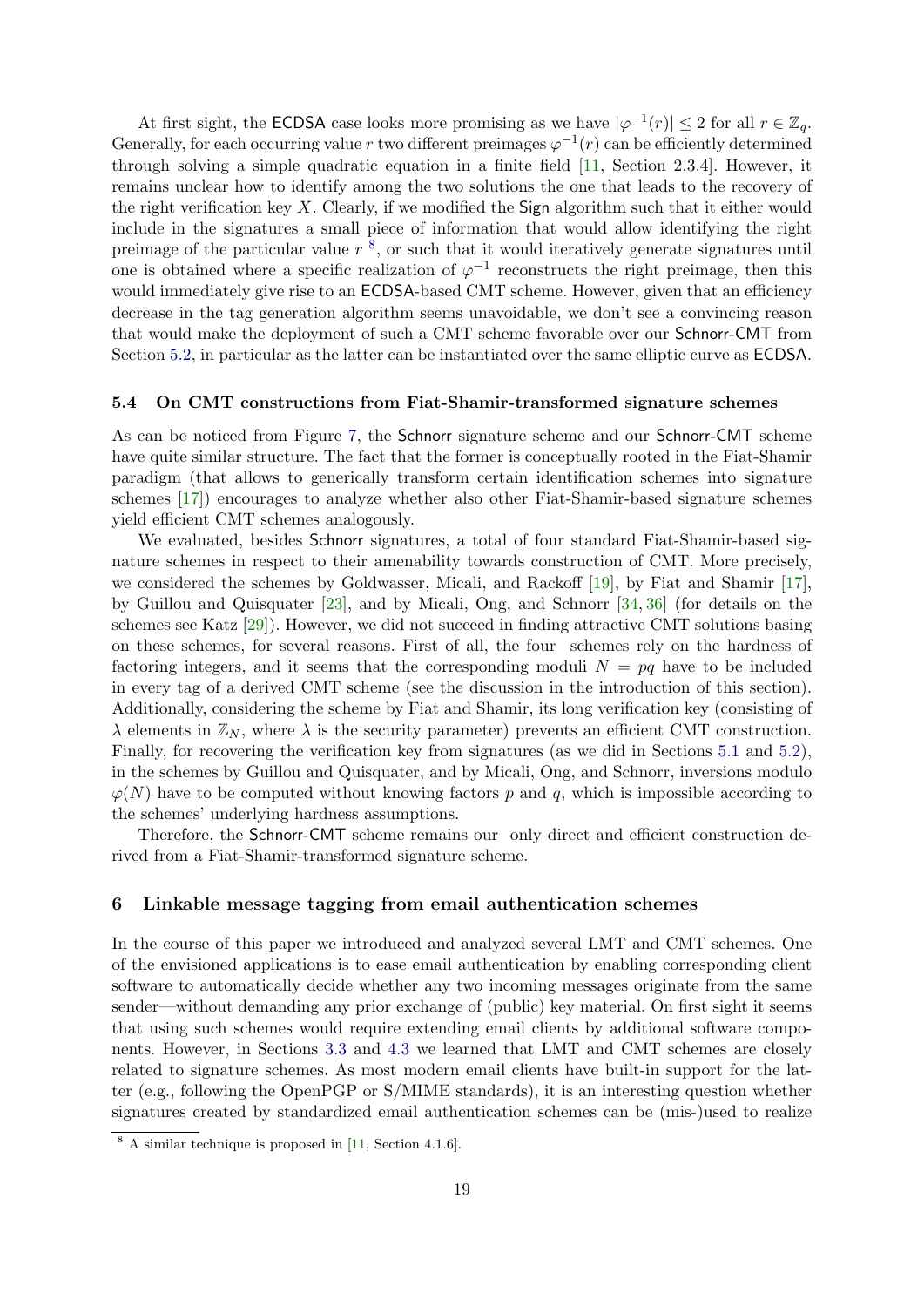LMT/CMT functionality. If this is the case, while on the recipient's side specialized software would still be required, on the side of the sender a standard email client could suffice.

#### 6.1 OpenPGP

A well-known software product that makes available strong encryption and authentication to the masses is marketed since 1991 under the name of Pretty Good Privacy (PGP). The tool combines symmetric and asymmetric cryptographic primitives to implement reasonably practical encryption and signing functionality on basis of a decentralized public key infrastructure, the web of trust. In reaction to the steady increase of its worldwide popularity, standardization efforts at IETF started in 1996 and resulted in the specification of cryptographical algorithms and message formats in a series of RFCs [\[3,](#page-20-12)[14,](#page-20-13)[13\]](#page-20-2), all subsumed under the name of OpenPGP.

Relevant for this paper are the algorithms that OpenPGP employs for digital signing: RSA and DSA. Precisely, RFC 4880 in Sections 5.2.2 and 5.2.3 mandates signatures to be created either with RSA and PKCS  $\#1$  v1.5 padding [\[27,](#page-21-21) Section 9.2], or with DSA. While in Section [5.3](#page-0-0) we already came to the conclusion that DSA signatures do not yield an LMT scheme, it is also unclear how to use  $PKCS#1$  v1.5 signatures in the LMT sense, leave alone CMT, without knowing the public modulus  $N$  (which is not transmitted with every message). With other words, it seems that signatures crafted in compliance with the OpenPGP framework cannot be used in the way envisioned in this paper.

#### 6.2 S/MIME

The second important standard for email encryption and authentication is S/MIME [\[40,](#page-21-22)[41\]](#page-21-23). It builds on the Cryptographic Message Syntax [\[24–](#page-21-24)[26\]](#page-21-25) from PKCS #7 and presumes authenticated distribution of public keys through a X.509 hierarchical PKI. Supported signature algorithms include RSA (PKCS  $\#1$  v1.5 [\[5\]](#page-20-14) and RSA-PSS [\[42\]](#page-21-26)), DSA and ECDSA (based on SHA-1 or SHA-2, see [\[5,](#page-20-14) [15\]](#page-20-15)), and a form of the GOST signature scheme [\[31\]](#page-21-27).

In contrast to the OpenPGP case, a characteristic feature of S/MIME allows us to reinterpret its signatures in the CMT sense. More specifically, signatures in S/MIME are usually transmitted together with a certificate (issued either by a superordinate CA or by the signing key itself) which includes, among others, the verification key of the signer. This makes Construction [4](#page-12-0) readily applicable to obtain CMT functionality. Aiming at a simple proof-of-concept, we used the openssl toolset [\[37\]](#page-21-28) to generate a self-signed S/MIME signature key. We imported it into the Thunderbird email client and used it for authenticating outgoing emails. As expected, on the receiver side, the signer's verification key could be extracted from the PKCS #7-formatted signatures, again with the openss1 tools.

## 7 Conclusion and open problems

This paper approaches the key distribution problem of classical signature schemes from an entirely new direction: Our notions of linkable and classifiable message tagging (LMT and CMT) allow to unambiguously decide whether pairs of messages and authentication tags originate from the same source (i.e., tagging key). This is achieved without requiring a special setup (e.g., a pre-shared authentic verification key or a PKI). We construct secure instantiations of the new primitives, both with and without random oracles, based on different hardness assumptions. Our most efficient scheme is ready for practical deployment, allowing the generation and classification of expected 110000 and 50000 tags per second, respectively, on a recent CPU.

The LMT concept illustrates the elusive boundary between symmetric and asymmetric cryptography: On the one hand corresponding schemes do not involve public keys, indicating that the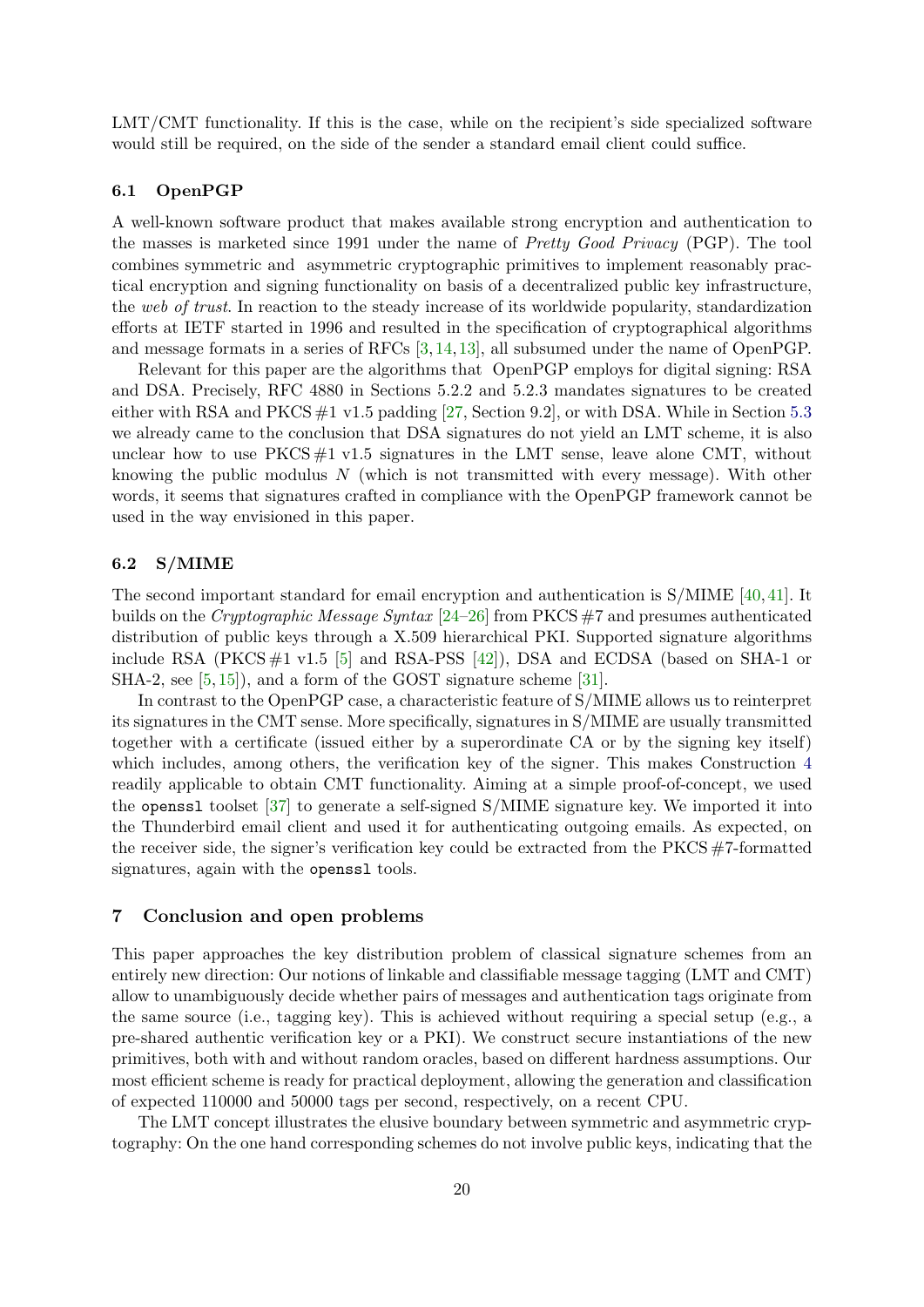concept is mainly symmetric. On the other hand we reveal tight connections between LMT/CMT schemes and signature schemes, documenting that there is little hope to build practical LMT schemes from just symmetric primitives like blockciphers or hash functions—indeed, any LMT or CMT construction based on such primitives would immediately yield a signature scheme of similar efficiency. This connection is further substantiated by our direct constructions that also exhibit certain similarities with standard signature schemes.

We leave for future research the exact characterization of those signature schemes that have natural LMT or CMT analogues. For instance, for the signature schemes by Boneh and Boyen [\[8\]](#page-20-1) we were not able to identify corresponding message tagging schemes.

### Acknowledgments

The authors thank all anonymous reviewers for their valuable comments. Both authors were supported by the German Federal Ministry of Education and Research (BMBF) within EC SPRIDE, and B. Poettering additionally by EPSRC Leadership Fellowship EP/H005455/1 and a Sofja Kovalevskaja Award of the Alexander von Humboldt Foundation. This work has been co-funded by the German Research Foundation (DFG) as part of project S4 within the CRC 1119 CROSS-ING.

## References

- <span id="page-20-5"></span>1. S. S. Al-Riyami and K. G. Paterson. Certificateless public key cryptography. In C.-S. Laih, editor, ASI-ACRYPT 2003, volume 2894 of LNCS, pages 452–473. Springer, Nov. / Dec. 2003.
- <span id="page-20-9"></span>2. American National Standard for Financial Services. Public Key Cryptography for the Financial Services Industry: The Elliptic Curve Digital Signature Algorithm (ECDSA) (ANS X9.62-2005), Nov. 2005.
- <span id="page-20-12"></span>3. D. Atkins, W. Stallings, and P. Zimmermann. PGP Message Exchange Formats. RFC 1991 (Informational), Aug. 1996. Obsoleted by RFC 4880.
- <span id="page-20-6"></span>4. D. Balfanz, D. K. Smetters, P. Stewart, and H. C. Wong. Talking to strangers: Authentication in ad-hoc wireless networks. In NDSS 2002. The Internet Society, Feb. 2002.
- <span id="page-20-14"></span>5. L. Bassham, W. Polk, and R. Housley. Algorithms and Identifiers for the Internet X.509 Public Key Infrastructure Certificate and Certificate Revocation List (CRL) Profile. RFC 3279 (Proposed Standard), Apr. 2002. Updated by RFCs 4055, 4491, 5480, 5758.
- <span id="page-20-8"></span>6. D. J. Bernstein, N. Duif, T. Lange, P. Schwabe, and B.-Y. Yang. High-speed high-security signatures. In B. Preneel and T. Takagi, editors, CHES 2011, volume 6917 of LNCS, pages 124–142. Springer, Sept. / Oct. 2011.
- <span id="page-20-3"></span>7. S. Blake-Wilson and A. Menezes. Unknown key-share attacks on the station-to-station (STS) protocol. In H. Imai and Y. Zheng, editors, PKC'99, volume 1560 of LNCS, pages 154–170. Springer, Mar. 1999.
- <span id="page-20-1"></span>8. D. Boneh and X. Boyen. Short signatures without random oracles. In C. Cachin and J. Camenisch, editors, EUROCRYPT 2004, volume 3027 of LNCS, pages 56–73. Springer, May 2004.
- <span id="page-20-0"></span>9. D. Boneh, B. Lynn, and H. Shacham. Short signatures from the Weil pairing. In C. Boyd, editor, ASI-ACRYPT 2001, volume 2248 of LNCS, pages 514–532. Springer, Dec. 2001.
- <span id="page-20-7"></span>10. D. Boneh, B. Lynn, and H. Shacham. Short signatures from the Weil pairing. Journal of Cryptology, 17(4):297–319, Sept. 2004.
- <span id="page-20-11"></span>11. D. Brown. Certicom Research, Standards for Efficient Cryptography Group (SECG) — SEC 1: Elliptic Curve Cryptography. <http://www.secg.org/download/aid-780/sec1-v2.pdf>, May 21, 2009. Version 2.0.
- <span id="page-20-10"></span>12. D. R. L. Brown. Generic groups, collision resistance, and ECDSA. Designs, Codes and Cryptography, 35(1):119–152, Apr. 2005.
- <span id="page-20-2"></span>13. J. Callas, L. Donnerhacke, H. Finney, D. Shaw, and R. Thayer. OpenPGP Message Format. RFC 4880 (Proposed Standard), Nov. 2007. Updated by RFC 5581.
- <span id="page-20-13"></span>14. J. Callas, L. Donnerhacke, H. Finney, and R. Thayer. OpenPGP Message Format. RFC 2440 (Proposed Standard), Nov. 1998. Obsoleted by RFC 4880.
- <span id="page-20-15"></span>15. Q. Dang, S. Santesson, K. Moriarty, D. Brown, and T. Polk. Internet X.509 Public Key Infrastructure: Additional Algorithms and Identifiers for DSA and ECDSA. RFC 5758 (Proposed Standard), Jan. 2010.
- <span id="page-20-4"></span>16. W. Diffie and M. E. Hellman. New directions in cryptography. IEEE Transactions on Information Theory, 22(6):644–654, 1976.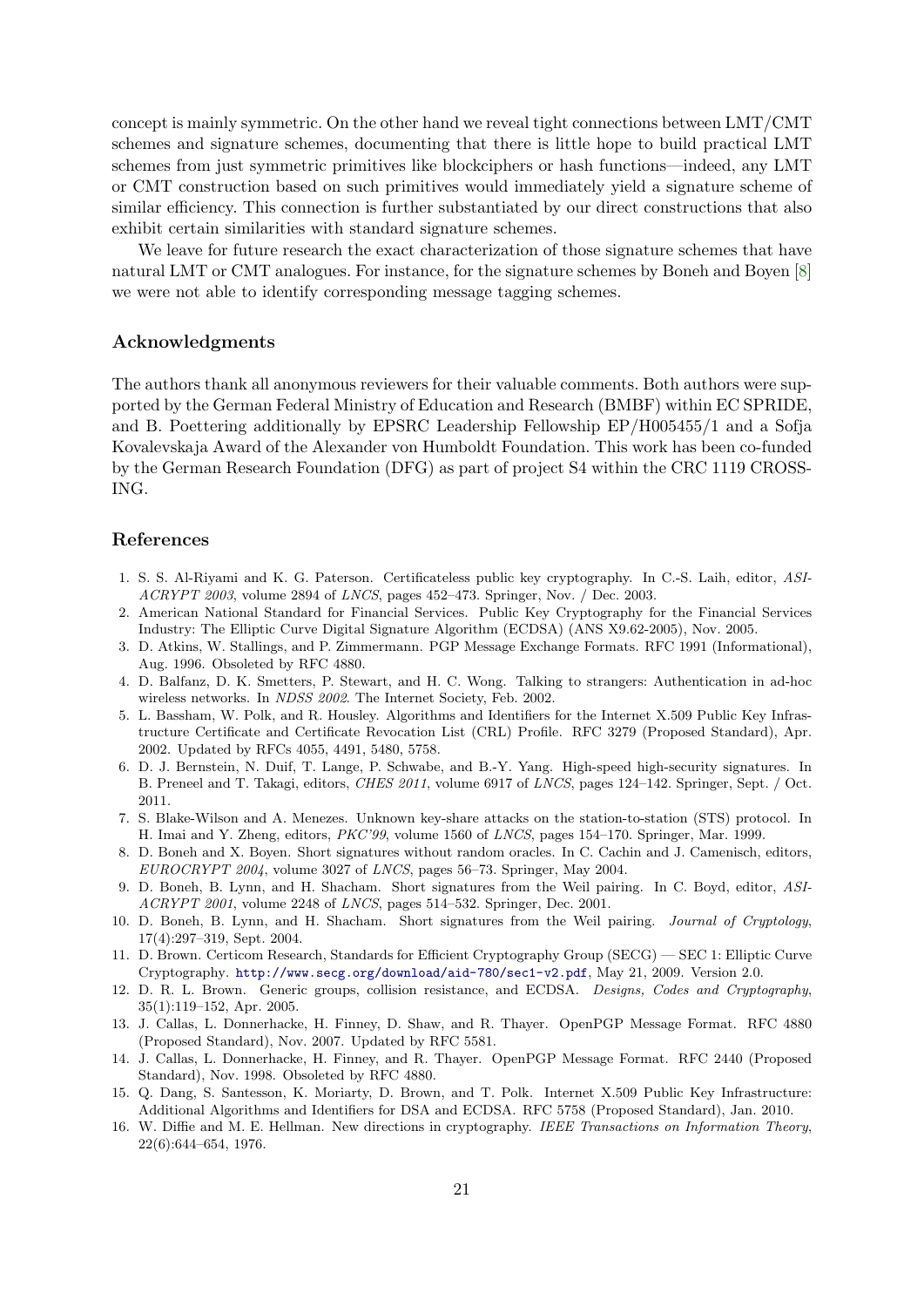- <span id="page-21-16"></span>17. A. Fiat and A. Shamir. How to prove yourself: Practical solutions to identification and signature problems. In A. M. Odlyzko, editor, CRYPTO'86, volume 263 of LNCS, pages 186–194. Springer, Aug. 1987.
- <span id="page-21-4"></span>18. Fox-IT. Black Tulip — Report of the investigation into the DigiNotar Certificate Authority breach. [http://www.rijksoverheid.nl/bestanden/documenten-en-publicaties/rapporten/2012/08/13/](http://www.rijksoverheid.nl/bestanden/documenten-en-publicaties/rapporten/2012/08/13/black-tulip-update/black-tulip-update.pdf) [black-tulip-update/black-tulip-update.pdf](http://www.rijksoverheid.nl/bestanden/documenten-en-publicaties/rapporten/2012/08/13/black-tulip-update/black-tulip-update.pdf), Aug. 2012.
- <span id="page-21-17"></span>19. S. Goldwasser, S. Micali, and C. Rackoff. The knowledge complexity of interactive proof systems. SIAM Journal on Computing, 18(1):186–208, 1989.
- <span id="page-21-0"></span>20. S. Goldwasser, S. Micali, and R. L. Rivest. A "paradoxical" solution to the signature problem (abstract) (impromptu talk). In G. R. Blakley and D. Chaum, editors, CRYPTO'84, volume 196 of LNCS, page 467. Springer, Aug. 1985.
- <span id="page-21-1"></span>21. S. Goldwasser, S. Micali, and R. L. Rivest. A digital signature scheme secure against adaptive chosen-message attacks. SIAM Journal on Computing, 17(2):281–308, Apr. 1988.
- <span id="page-21-6"></span>22. Google Online Security Blog. Maintaining digital certificate security. [http://googleonlinesecurity.](http://googleonlinesecurity.blogspot.de/2014/07/maintaining-digital-certificate-security.html) [blogspot.de/2014/07/maintaining-digital-certificate-security.html](http://googleonlinesecurity.blogspot.de/2014/07/maintaining-digital-certificate-security.html), July 2014.
- <span id="page-21-18"></span>23. L. C. Guillou and J.-J. Quisquater. A "paradoxical" indentity-based signature scheme resulting from zeroknowledge. In S. Goldwasser, editor, CRYPTO'88, volume 403 of LNCS, pages 216–231. Springer, Aug. 1990.
- <span id="page-21-24"></span>24. R. Housley. Cryptographic Message Syntax (CMS). RFC 3369 (Proposed Standard), Aug. 2002. Obsoleted by RFC 3852.
- 25. R. Housley. Cryptographic Message Syntax (CMS). RFC 3852 (Proposed Standard), July 2004. Obsoleted by RFC 5652, updated by RFCs 4853, 5083.
- <span id="page-21-25"></span>26. R. Housley. Cryptographic Message Syntax (CMS). RFC 5652 (INTERNET STANDARD), Sept. 2009.
- <span id="page-21-21"></span>27. J. Jonsson and B. Kaliski. Public-Key Cryptography Standards (PKCS) #1: RSA Cryptography Specifications Version 2.1. RFC 3447 (Informational), Feb. 2003.
- <span id="page-21-3"></span>28. B. Kaliski. PKCS #7: Cryptographic Message Syntax Version 1.5. RFC 2315 (Informational), Mar. 1998.
- <span id="page-21-11"></span>29. J. Katz. Digital Signatures. Springer, 2010. ISBN 978-0387277110.
- <span id="page-21-8"></span>30. N. Koblitz and A. Menezes. Another look at security definitions. Advances in Mathematics of Communications, 7(1):1–38, Feb. 2013.
- <span id="page-21-27"></span>31. S. Leontiev and D. Shefanovski. Using the GOST R 34.10-94, GOST R 34.10-2001, and GOST R 34.11- 94 Algorithms with the Internet X.509 Public Key Infrastructure Certificate and CRL Profile. RFC 4491 (Proposed Standard), May 2006.
- <span id="page-21-10"></span>32. A. Mashatan and S. Vaudenay. A message recognition protocol based on standard assumptions. In J. Zhou and M. Yung, editors, ACNS 10, volume 6123 of LNCS, pages 384–401. Springer, June 2010.
- <span id="page-21-7"></span>33. A. Menezes and N. P. Smart. Security of signature schemes in a multi-user setting. Designs, Codes and Cryptography, 33(3):261–274, Nov. 2004.
- <span id="page-21-19"></span>34. S. Micali. A secure and efficient digital signature algorithm. Technical Memo MIT/LCS/TM-501b, Massachusetts Institute of Technology, Laboratory for Computer Science, Apr. 1994.
- <span id="page-21-2"></span>35. National Institute of Standards and Technology. Digital Signature Standard (DSS) (FIPS PUB 186-4), July 2013.
- <span id="page-21-20"></span>36. H. Ong and C.-P. Schnorr. Fast signature generation with a Fiat-Shamir-like scheme. In I. Damgård, editor, EUROCRYPT'90, volume 473 of LNCS, pages 432–440. Springer, May 1990.
- <span id="page-21-28"></span>37. OpenSSL Project. Open Source Secure Sockets Layer and Transport Layer Security implementation. [http:](http://www.openssl.org) [//www.openssl.org](http://www.openssl.org).
- <span id="page-21-14"></span>38. D. Pointcheval and J. Stern. Security proofs for signature schemes. In U. M. Maurer, editor, EURO-CRYPT'96, volume 1070 of LNCS, pages 387–398. Springer, May 1996.
- <span id="page-21-15"></span>39. D. Pointcheval and J. Stern. Security arguments for digital signatures and blind signatures. Journal of Cryptology, 13(3):361–396, 2000.
- <span id="page-21-22"></span>40. B. Ramsdell. Secure/Multipurpose Internet Mail Extensions (S/MIME) Version 3.1 Message Specification. RFC 3851 (Proposed Standard), July 2004. Obsoleted by RFC 5751.
- <span id="page-21-23"></span>41. B. Ramsdell and S. Turner. Secure/Multipurpose Internet Mail Extensions (S/MIME) Version 3.2 Message Specification. RFC 5751 (Proposed Standard), Jan. 2010.
- <span id="page-21-26"></span>42. J. Schaad, B. Kaliski, and R. Housley. Additional Algorithms and Identifiers for RSA Cryptography for use in the Internet X.509 Public Key Infrastructure Certificate and Certificate Revocation List (CRL) Profile. RFC 4055 (Proposed Standard), June 2005. Updated by RFC 5756.
- <span id="page-21-12"></span>43. C.-P. Schnorr. Efficient identification and signatures for smart cards. In G. Brassard, editor, CRYPTO'89, volume 435 of LNCS, pages 239–252. Springer, Aug. 1990.
- <span id="page-21-13"></span>44. C.-P. Schnorr. Efficient signature generation by smart cards. Journal of Cryptology, 4(3):161–174, 1991.
- <span id="page-21-9"></span>45. A. Shamir. Identity-based cryptosystems and signature schemes. In G. R. Blakley and D. Chaum, editors, CRYPTO'84, volume 196 of LNCS, pages 47–53. Springer, Aug. 1985.
- <span id="page-21-5"></span>46. TURKTRUST Information Security Services Inc. Public Announcements. [http://turktrust.com.tr/en/](http://turktrust.com.tr/en/kamuoyu-aciklamasi-en.html) [kamuoyu-aciklamasi-en.html](http://turktrust.com.tr/en/kamuoyu-aciklamasi-en.html), Jan. 2013.